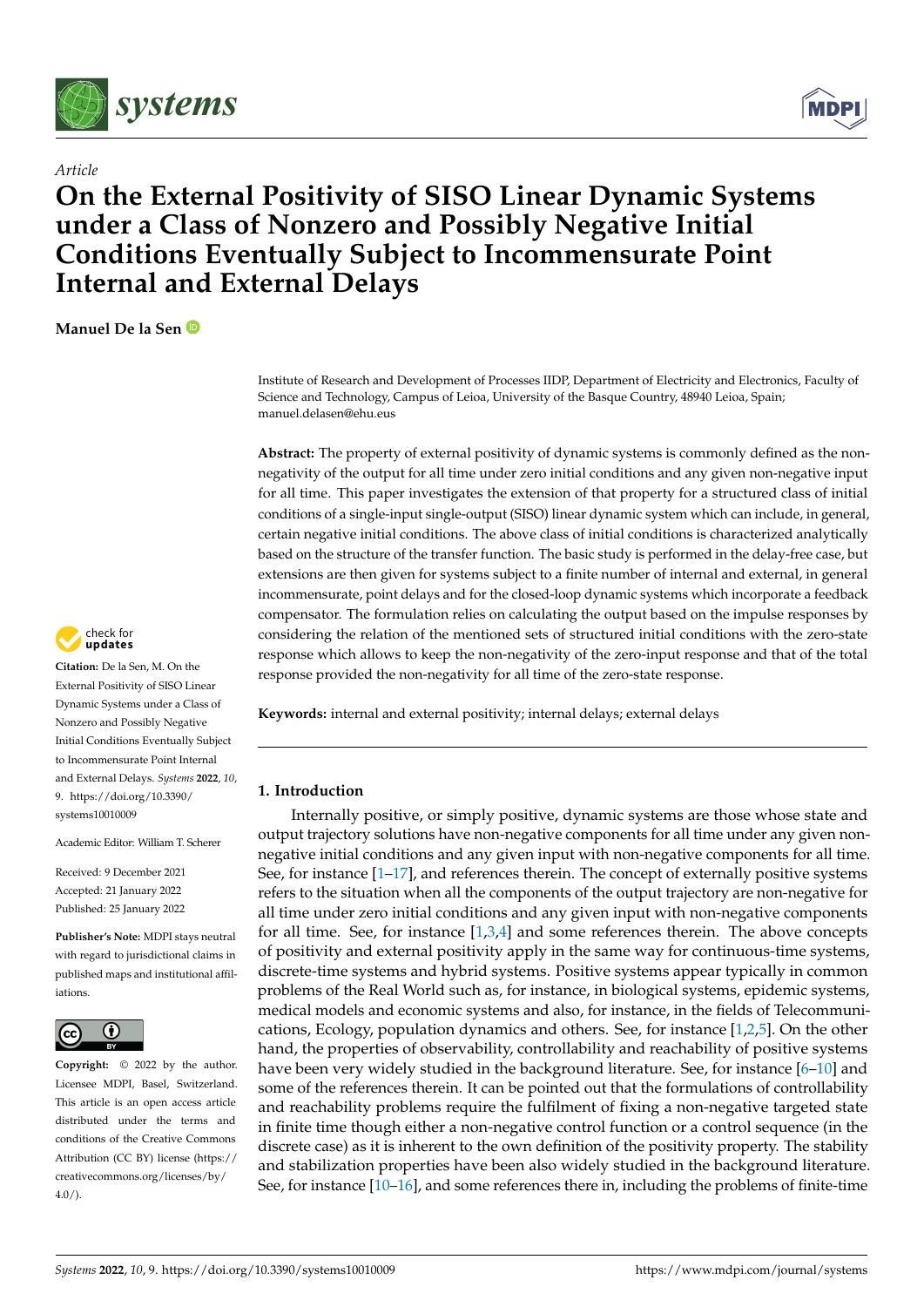stabilization, stabilization of switched positive systems and stability and stabilization of fractional positive models. However, it can be pointed out that the positivity of the solution is not an intrinsic property to a dynamic system, as it could be for instance, the eigenvalues of a time-invariant linear system, which are not dependent on the particular state space description. In fact, it suffices either a similarity or an equivalence state transformation to loose the positivity property of the initial state space representation. Thus, the positivity property is not invariant, in general, under those kinds of transformations. See, for instance [\[2\]](#page-16-3). It is also possible to deal with a kind of the inverse problem to the internal positivity consisting of achieving the internal positivity under certain state transformations perhaps at the expense of destabilizing partially the system. See, for instance [\[17\]](#page-17-0).

The positivity property of periodic and 2-D systems has been focused on in [\[1](#page-16-0)[,18,](#page-17-4)[19\]](#page-17-5). See also some of the references therein while the positivity characterization in the presence of internal (i.e., in the state) and/or external (i.e., in the input and/or output) delays has also received a wide attention in the background literature. See, for instance [\[20–](#page-17-6)[24\]](#page-17-7). The reachability and observability properties of a class of fractional positive linear systems which describe certain electrical circuits has been studied in [\[25\]](#page-17-8) while the positivity of the steady states of sub-homogeneous positive systems has been focused on in [\[26\]](#page-17-9).

#### *1.1. Specific Contribution*

Generally speaking, internal positivity is a property related to the fact that both the state and output of a dynamic system have non-negative state and output components for all time for any given non-negative initial conditions and any given non-negative input for all time. External positivity (in our proposed framework in this paper: "0-external positivity") is the property of all the output components being non-negative for all time under zero initial conditions and any given non-negative input for all time. In particular, a system which is 0-externally positive, but not internally positive, can, eventually, have some negative output component at some time instant even under positive initial conditions. The main objective of this paper is to extend the standard definition of external positivity for a certain class of non-zero initial conditions which can be either positive or eventually negative while belonging to a certain subset of the state space. Under this extension, the output is non-negative for all time for any set of initial conditions in the mentioned set for any non-negative input for all time. The performed basic formal study is performed in Section [2](#page-2-0) for the case of delay-free linear time-invariant systems while extensions are given for systems which have, in general, finite sets of incommensurate point internal and/or external delays. Such extensions are given in Section [3.](#page-16-5) In that case, the initial conditions are given by an absolute continuous function with eventual jumps which is defined on an initialization time interval in the non-positive real axis. The basic mechanism to state and prove the obtained results is the use of the impulse response [\[27](#page-17-10)[–31\]](#page-17-11), to characterize the zero-state response (that is, the output under zero initial conditions) and then to characterize the zero-input response (that is, the output under zero input) for the defined admissible set of initial conditions which can include some subset outside of the first orthant of the state space, that is, it can include certain negative initial conditions. The extension of the external positivity property for the inclusion of such a set of initial conditions, which extends the standard definition of external positivity, is made through the superposition principle to get the total output from the above two partial responses.

*1.2. Notation*

$$
\mathbf{R}_{+} = \{r \in \mathbf{R} : r > 0\}; \ \mathbf{R}_{0+} = \mathbf{R}_{+} \cup \{0\}
$$
\n
$$
\mathbf{R}_{-} = \{r \in \mathbf{R} : r < 0\}; \ \mathbf{R}_{0-} = \mathbf{R}_{-} \cup \{0\}
$$
\n
$$
\overline{n} = \{1, 2, \cdots, n\}; \ \overline{n}_{0} = \overline{n} \cup \{0\}
$$

*L* and *L*<sup>-1</sup> are the Laplace transform, of argument "s", and the inverse Laplace transform.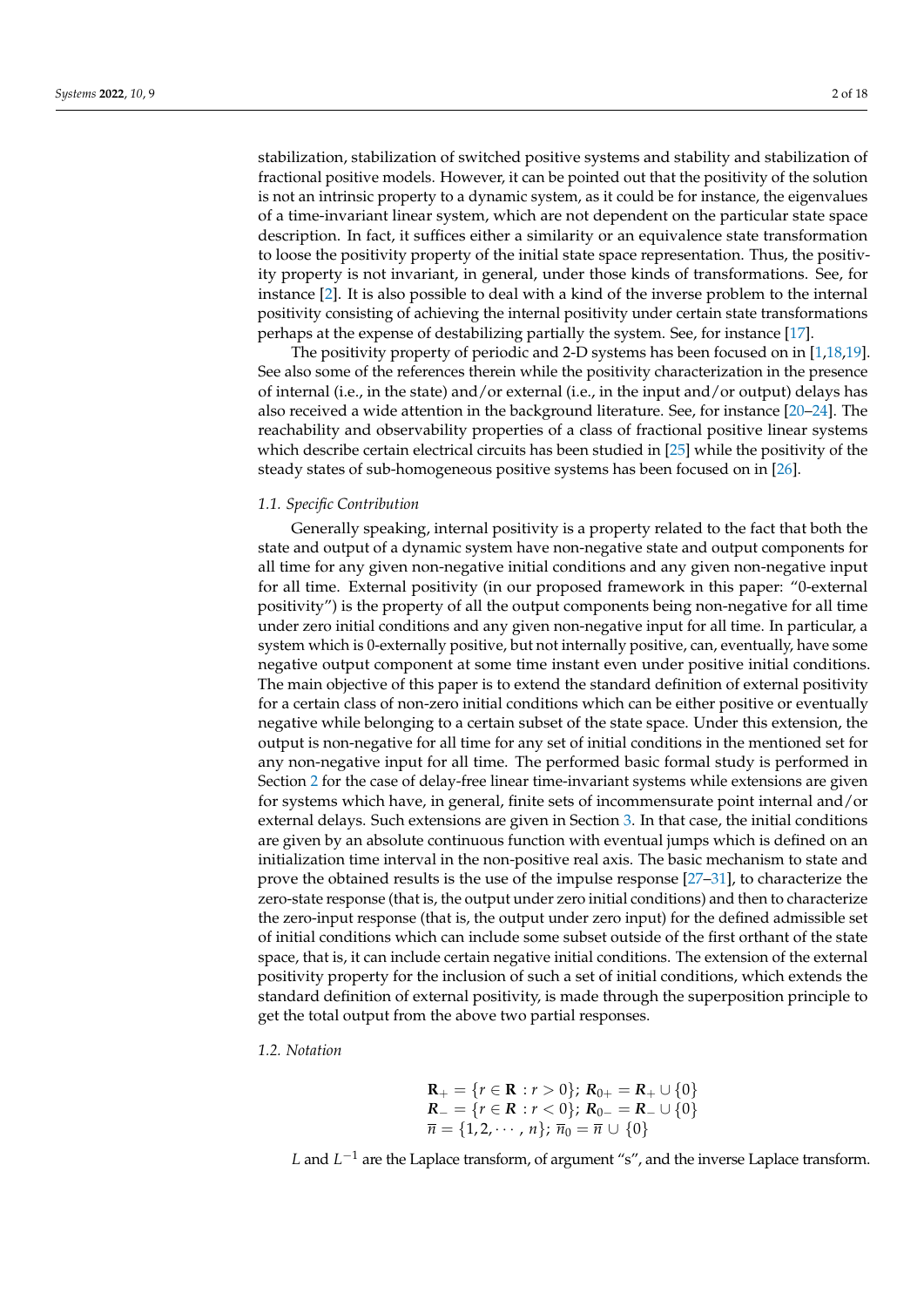The pairs of Laplace transform of a function and such a function as anti-Laplace transform are, respectively, denoted as upper-case and lower-case styles as follows:  $M(s)$  =  $L(m(t))$  and  $m(t) = L^{-1}(M(s)).$ 

 $f(t^+)$  and  $f(t^-)$  denote the right and left limits of a discontinuous function  $f: \mathbf{R}_{0+} \to \mathbf{R}$ at  $t \in \mathbb{R}$ .

*I<sup>n</sup>* is the identity matrix of order *n*.

Consider matrices  $X = (X_{ij}) \in \mathbb{R}^{n \times m}$ ,  $Y \in \mathbb{R}^{n \times m}$ . Then:

*X*≥0, or *X* ∈  $\mathbb{R}_{0+}^{n \times m}$ , denotes a non-negative matrix, that is,  $X_{ij}$  ≥ 0;  $\forall i, j \in \overline{n} \times \overline{m}$ . *X≻Y* denotes *X* − *Y≻*0.

 $X \succ 0$ , or  $X \in \mathbb{R}_{0+}^{n \times m}$ , with  $X \neq 0$ , denotes a positive matrix, that is,  $X_{ij} \geq 0$ ;  $∀i, j ∈ \overline{n} × \overline{m}$  with at least one positive entry. In addition, *X* ≻ *Y* denotes *X* − *Y* ≻ 0.

 $X \succ \succ 0$ , or  $X \in \mathbb{R}_+^{n \times m}$ , denotes a strictly positive matrix, that is,  $X_{ij} > 0$ ;  $\forall i, j \in \overline{n} \times \overline{m}$ . In additiion, *X* ≻ *≻ Y* denotes *X* − *Y* ≻ *≻* 0.

Consider column vectors  $x = (x_1, x_2, \ldots, x_n)^T \in \mathbb{R}^n$ ,  $y = (y_1, y_2, \ldots, y_n)^T \in \mathbb{R}^n$ . Then: *x* $\ge$ *0*, or *x* ∈  $R_{0+}^n$ , denotes a non-negative vector, that is, *xi* ≥ 0; and *x* $\succeq$ *y* denotes

 $x - y \geq 0$ .

 $x \succ 0$ , or  $x (\neq 0) \in \mathbb{R}_{0+}^n$ , denotes a positive vector, that is,  $x_i \geq 0$ ;  $\forall i \in \overline{n}$  with at least one positive entry. *x* ≻ *y* denotes *x* − *y* ≻ 0.

*x* ≻  $>$  0, or *x* ∈  $\mathbb{R}^n_+$ , denotes a strictly positive real vector, that is, *x*<sup>*i*</sup> > 0;  $\forall i$  ∈  $\overline{n}$ . *x* ≻ *y* denotes *x* − *y* ≻  $>$  0.

*x*  $\le$  0 (no component of the vector *x* is positive) denotes  $-x\succeq$  0. Similarly, we denote *x*  $\prec$  0 and *x*  $\prec$   $\prec$  0 and close negativity notations are used for matrices *X*. The negativity concepts or real matrices and vectors can be also denoted by referring them to the sets  $R_{-0}$ and *R*−.

The above notation applies also mutatis-mutandis for row vectors  $x^T = (x_1, x_2, \ldots, x_n)$ .

A Metzler matrix *A* is a real square *n*-matrix whose off-diagonal entries are nonnegative. It is known that if *A* is a Metzler matrix then the fundamental matrix of the differential system  $\dot{x}(t) = Axt$ ;  $\forall t \in \mathbf{R}_{0+}$ ;  $x(0) = x_0 \in \mathbf{R}^n$ , is positive for all time, that is  $e^{At} \succ 0.$ 

#### <span id="page-2-0"></span>**2. Results**

*2.1. External Positivity for a Class of Eventually Non-Zero Initial State Conditions*

In the following, we consider state space realizations  $R = (A, b, c^T, d)$  of a transfer function  $G(s) = c^T(sI_n - A)^{-1}b + d$ , where *s* is the Laplace transform argument, of a single-input single-output linear time-invariant system, where  $A \in \mathbb{R}^{n \times n}$  is the matrix of dynamics; *b*,  $c \in \mathbb{R}^n$  are the control and output transpose vectors and  $d \in \mathbb{R}$  is the scalar input-output interconnection gain. The state, input and output of *R* are  $x: \mathbf{R}_{0+} \to \mathbf{R}^n$ ,  $u: R_{0+} \to R$  and  $y: R_{0+} \to R$ , respectively, and *R* describes, in the time domain, a linear time-invariant dynamic system through the equations:

$$
\dot{x}(t) = Ax(t) + bu(t); \ y(t) = c^{T}x(t) + du(t)
$$

with initial condition  $x_0 = x(0^+) \in \mathbb{R}^n$ . The rational transfer complex function  $G(s)$  is an external description of the same system which is the quotient between the Laplace transforms of the output and input under zero initial conditions.

It is generically assumed that  $c^T(sI_n - A)^{-1}b$  is strictly proper so that it has more poles than zeros (then, relative degree of at least one) and, as a result,  $c^T(sI_n - A)^{-1}b + d$ is proper (that is, it has no more zeros than poles so that it is realizable in the state space) and also biproper if  $d \neq 0$  (that is, it has exactly the same number of zeros and poles so that it is proper and state- space realizable as it is also its inverse). The consideration of a single-input single-output in the study is made just to facilitate the exposition while most of results also apply to multivariable systems under direct trivial generalizations.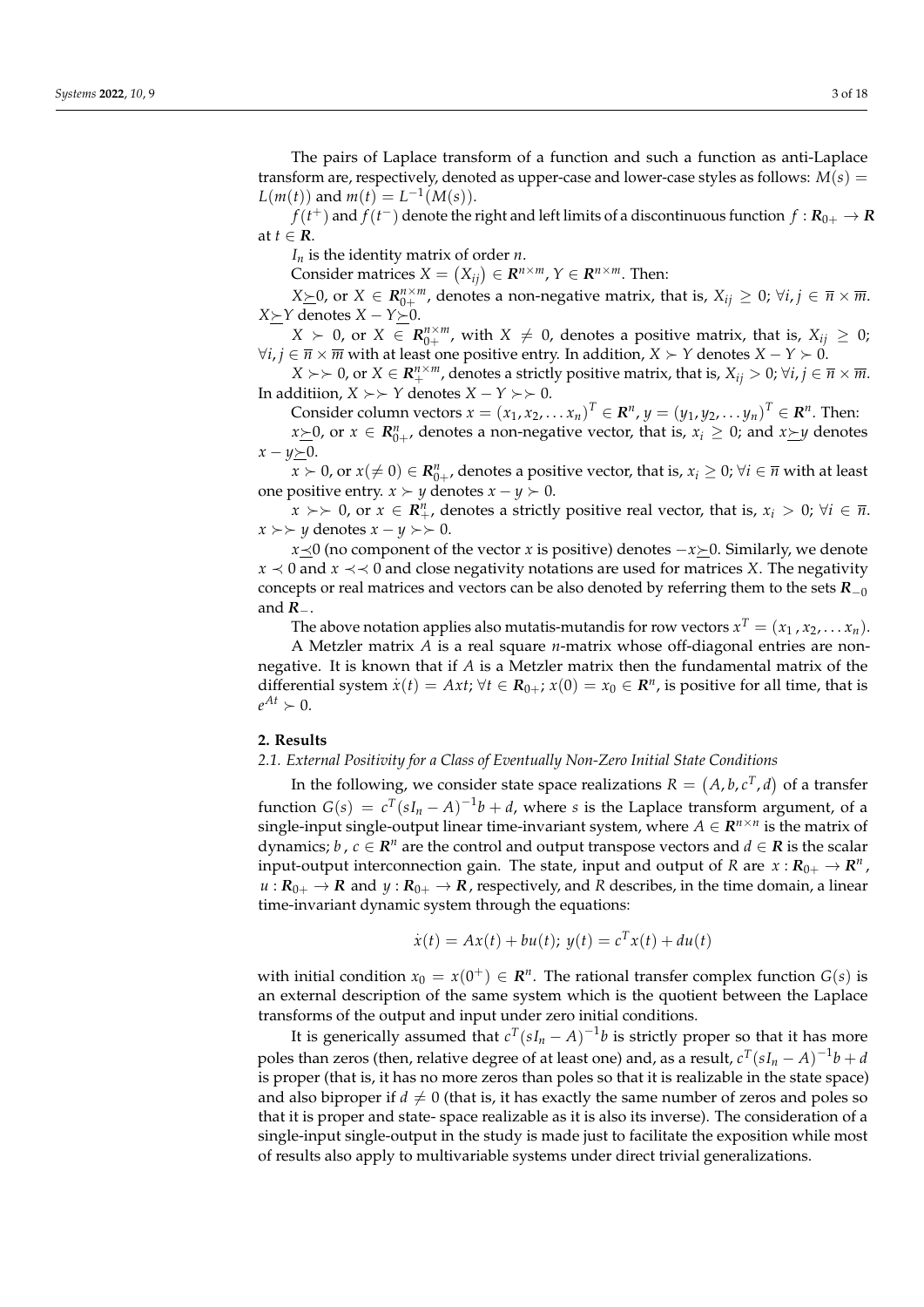The extended external positivity concept dealt with considers a class of, eventually non-zero, initial state conditions which are proportional to the control vector with arbitrary non-negative proportionality slope.

**Definition 1.** A state space realization  $R = (A, b, c^T, 0)$  of order *n* of a single-input single*output transfer function*  $G(s) = c^T(sI_n - A)^{-1}b$  *is externally positive for state initial conditions*  $x_0 = x(0^+) \in \Xi \subset \mathbf{R}^n$  (in brief,  $\Xi$  -externally positive) if the output is non-negative for all time *for any given non-negative input*.

By convenience, the following dual definition to Definition 1 is given to be invoked in some results later on:

**Definition 2.** A state space realization  $R = (A, b, c^T, 0)$  of order *n* of a single-input single*output transfer function*  $G(s) = c^T(sI_n - A)^{-1}b$  *is externally negative for state initial conditions*  $x_0 = x(0^+) \in \Xi \subset \mathbf{R}^n$  (in brief,  $\Xi$  -externally negative) if the output is non-positive for all time *for any given non-negative input*.

In Definition 1, the impulse response, i.e., the output, under zero initial conditions, for a unity impulse at zero time (which is the Laplace inverse transform of the Laplace transform) is non-negative for all time. In Definition 2, the impulse response is non-positive for all time. Note that if *R* is externally positive then any realization obtained by changing of sign an odd number of its parameterizing matrices is externally negative and vice-versa.

Kaczorek's standard definition of external positivity corresponds to the above one if  $x_0 = 0$ , that is to zero-state external positivity [\[1\]](#page-16-0). So, it can be said that the standard definition of external positivity corresponds to 0- external positivity according to Definition 1. The reason to the new definition is to extend the external positivity condition from zero initial conditions to some wider sets as it is addressed in the subsequent result.

Note that internal positivity (or simply positivity) is the property of non-negativity of all the components of the state trajectory solution for all time for any everywhere nonnegative input for any non-negative components of the initial condition. This property stands if *A* is a Metzler matrix and  $b, c \succ 0$ , and it guarantees also the property of 0-external positivity which holds if and only if the impulse response is non-negative for all time.

Note that if a linear system is internally positive then it is also externally positive (or 0-externally positive following Definition 1). In fact, in [\[1\]](#page-16-0), the definition of internal positivity includes that of the external positivity. However, it has to be pointed out that external positivity does not imply that the output trajectory solution is non-negative for all time and any given everywhere non-negative input, in some case, even the initial conditions are non-negative. This is visualized in the following simple example.

**Example 1.** Consider the state space realization  $R = (A, c, c^T, 0)$  of order *n*, where  $A \in \mathbb{R}^{n \times n}$  $a$ nd  $c \in \mathbf{R}^n$  of the single-input single-output transfer function

$$
G(s) = \left(-c^T\right) (sI_n - A)^{-1} (-c) = c^T (sI_n - A)^{-1} c
$$

*which is assumed to be 0-externally positive what does not depend of*  $c \succ 0$  *or*  $c \prec 0$ . Now assume *that*  $c \prec 0$  *and that, for some*  $\lambda < 0$ *, the initial state is*  $x_0 = -\lambda c > 0$ *. The output of the above realization is:*

$$
y(t) = -\lambda c^T e^{At} c + c^T \int_0^t e^{A(t-\tau)} u(\tau) d\tau
$$

*where*  $u: \mathbf{R}_{0+} \to \mathbf{R}_{0+}$  *is the input. Take a non-negative input*  $u(t) = \left\{ \begin{array}{c} \theta \text{ for } t \in [0,T] \ 0 \text{ for } t > T \end{array} \right\}$  $0$  *for*  $t > T$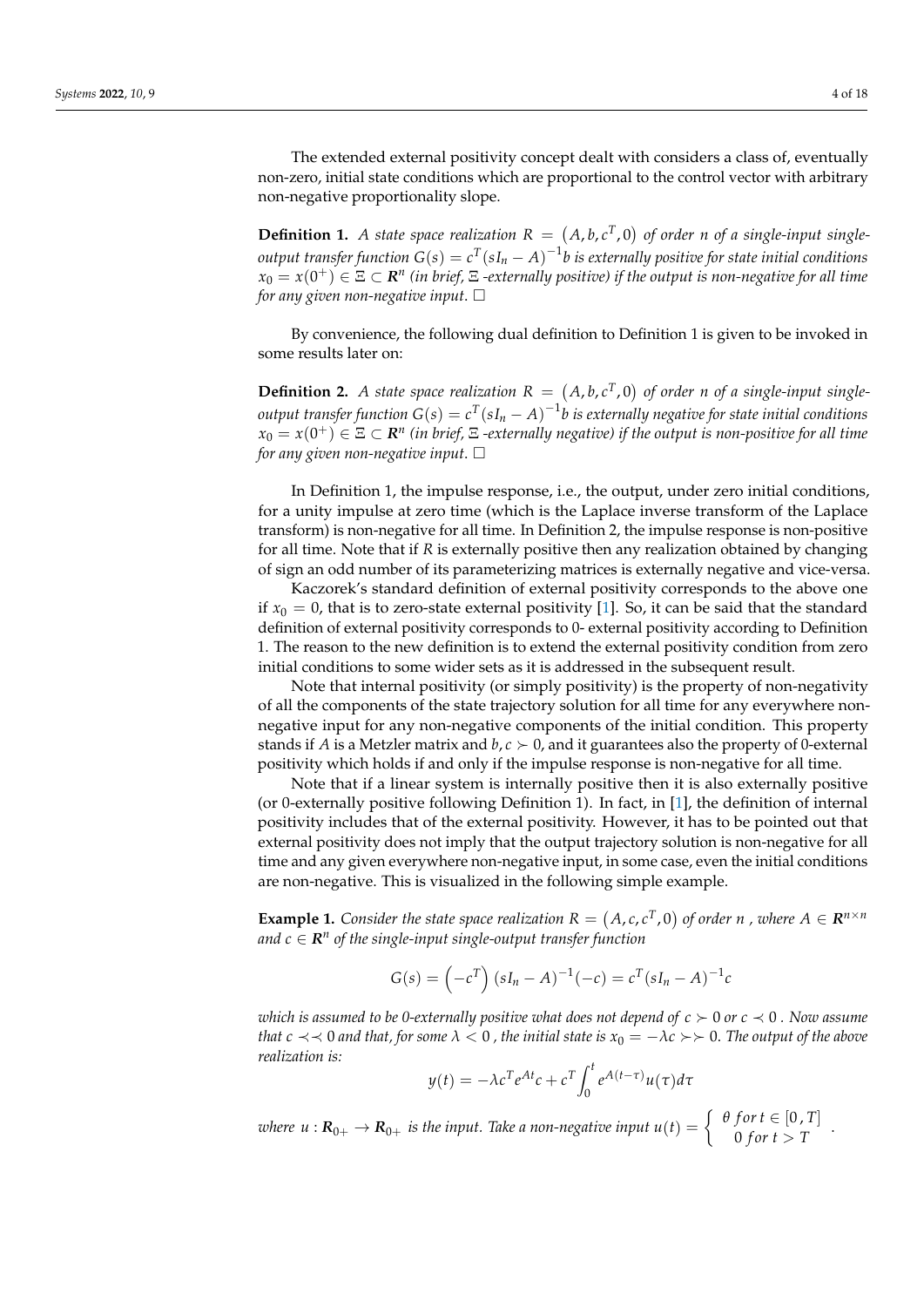*Then,*

$$
y(t) = -\lambda c^T e^{At} c + c^T \theta t \int_0^t e^{A(t-\tau)} c d\tau \text{ for } t \in [0, T]
$$
  

$$
y(t) = -\lambda c^T e^{At} c + c^T \theta T \int_0^T e^{A(t-\tau)} c d\tau \text{ for } t > T
$$

*Note that*  $y(t) < 0$  *for*  $t > T$  *if* 

$$
\frac{\lambda}{\theta T} > \frac{c^T \left( \int_0^T e^{A(t-\tau)} d\tau \right) c}{c^T e^{At} c}
$$

*Take a non-negative input*  $u(t) = \begin{cases} \theta \text{ for } t \in [0, T] \\ 0 \text{ for } t > T \end{cases}$  $0$  *for*  $t > T$  . Then,

$$
y(t) = \begin{cases} c^T e^{At} \left( \theta t \int_0^t e^{-A\tau} d\tau - \lambda I_n \right) c \text{ for } t \in [0, T] \\ c^T e^{AT} \left( \theta T \int_0^T e^{-A\tau} d\tau - \lambda I_n \right) c \text{ for } t > T \end{cases}
$$

*Thus, the realization is not*  $R_{0+}^n$ -external positive.

**Remark 1.** *It has been seen that the external positivity for zero initial conditions does not imply the external-positivity for any initial conditions and any given everywhere non-negative input within the first closed orthant of the state space, that is,*  $R_{0+}^n$  *-external positivity.*  $\Box$ 

Assume that a state space realization  $R = (A, b, c^T, 0)$  of order *n* of a single-input single-output transfer function  $G(s) = c^T(sI_n - A)^{-1}b$  is 0-externally positive. Then, its zero-state response (that is, the output under zero initial conditions) is non-negative for all time for any given non-negative input. However, the zero -input response (that is, the output under identically zero input  $y_0(t) = c^T e^{At} x_0$  is not necessarily non-negative since it depends on  $c$  and  $e^{At}$ . In addition, the superposition of both partial responses could be negative for certain non-negative inputs and non-negative initial conditions without extra conditions on the realization elements. In addition, it is well- known that, if the state space realization fulfils the stronger constraint of being (internally) positive [\[1](#page-16-0)[,3,](#page-16-1)[4\]](#page-16-2), then the zeroinput response, the zero-state response and the total response are non-negative for all time for any non-negative initial conditions and everywhere non-negative input. However, this holds under the extra conditions that the state space realization *R* satisfies  $b \succ 0$ ,  $c \succ 0$  and *A* being a Metzler matrix.

Note also that the fact that the impulse response is non-negative for all time, for instance,  $c^T e^{At} b \geq 0$ ;  $\forall t \in \mathbf{R}_{0+}$ , in the single-input single-output case, does not imply that the zero-input response  $c^T e^{At} x_0 \geq 0$ ;  $\forall t \in \mathcal{R}_{0+}$  for any  $x_0 \succ 0$ . Therefore, 0-external positivity does not imply, in general, neither that the zero-input response is non-negative for all time or that the total response is non-negative for all time.  $\Box$ 

The subsequent result states that 0-external positivity implies also external positivity for any initial condition of the form  $\lambda b$  for any  $\lambda \in \mathbf{R}_{0+}$ .

**Proposition 1.** Assume that a state space realization  $R = (A, b, c^T, 0)$  of order n of a single*input single-output linear time-invariant system of transfer function G*(*s*) *is* 0 *-externally positive. Then, it is*  $\Xi$ -externally positive where  $\Xi = \{x \in \mathbb{R}^n : x = \lambda b, \forall \lambda \in \mathbb{R}_{0+}\}\$ . Conversely, if R is Ξ*-externally positive then it is 0-externally positive.*

**Proof.** For given zero initial conditions and any input  $u : R_{0+} \to R_{0+}$ , the output is,

$$
y(t) = \int_0^t g(t-\tau)u(\tau)d\tau = \int_0^t g(\tau)u(t-\tau)d\tau \ge 0; \ \forall t \in \mathbf{R}_{0+}
$$

where the impulse response is  $g = L^{-1}(G(s)) : \mathbf{R}_{0+} \to \mathbf{R}_{0+}$  since, otherwise if  $g(t) < 0$ for some  $t \in \mathbf{R}_{0+}$ , it suffices to take a positive impulsive input  $u(0) = \delta(0)$  leading to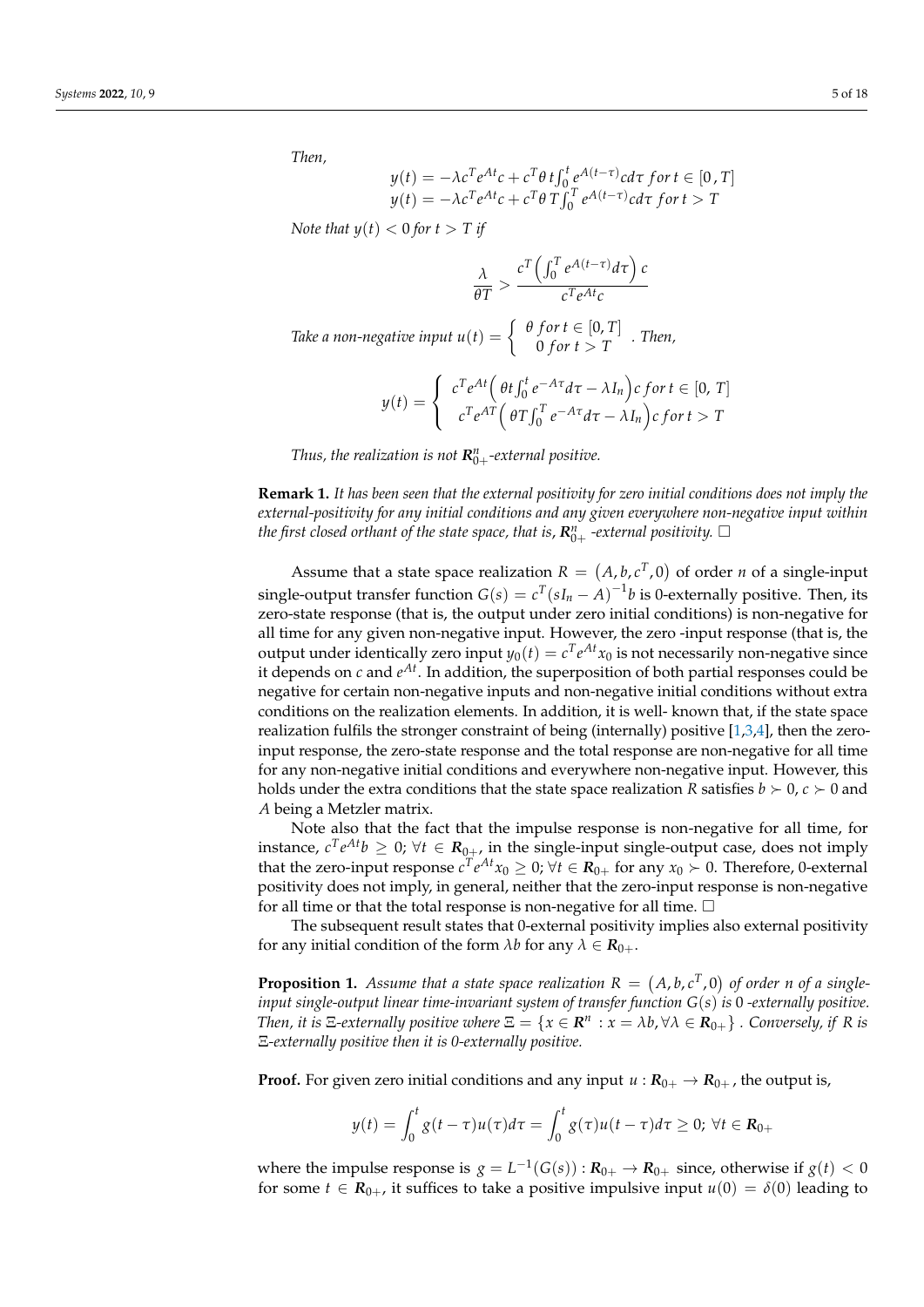$y(t)$  < 0 contradicting that zero-state externally positive is zero-sate externally positive. For any initial conditions satisfying  $x_0 = \lambda b (\in \Xi)$  with  $\lambda \geq 0$ , the Laplace transform of the output is:

$$
Y(s) = c^{T}(sI_{n} - A)^{-1}x_{0} + G(s)U(s)
$$
  
=  $\lambda c^{T}(sI_{n} - A)^{-1}b + G(s)U(s) = \lambda c^{T}(sI_{n} - A)^{-1}b + c^{T}(sI_{n} - A)^{-1}bU(s)$  (1)

Then, one gets after taking Laplace inverse transforms in (1) that,

$$
y(t) = \lambda L^{-1} \Big[ c^T (sI_n - A)^{-1} b \Big] + L^{-1} \Big[ c^T (sI_n - A)^{-1} bU(s) \Big] = \lambda g(t) + \int_0^t g(\tau) u(t - \tau) d\tau \ge 0; \ \forall t \in R_{0+}
$$
 (2)

since  $g: R_{0+} \to R_{0+}$ ,  $\int_0^t g(\tau)u(t-\tau)d\tau \geq 0$  and  $\lambda \geq 0$ . It has been proved that if *R* is 0-externally positive then it is Ξ-externally positive. The converse also holds since if *R* is Ξ-externally positive, since, trivially, 0 ∈ Ξ, then *R* is 0-externally positive.

**Remark 2.** *Note that for*  $\Xi = \{x \in \mathbb{R}^n : x = \lambda b, \forall \lambda \in \mathbb{R}_{0+}\}$ *, Proposition 1 states that* R *is*  $\Xi$ *-externally positive if and only if it is* 0 *-externally positive*.

**Proposition 2.** Assume that the state space realization  $R = (A, b, c^T, 0)$  of order *n* of  $G(s)$  =  $c^T(sI_n - A)^{-1}b$  is  $\Xi$ -externally positive, where  $\Xi = \{x \in \mathbb{R}^n : x = \lambda b, \forall \lambda \in \mathbb{R}_{0+}\}.$  Then, the state space realization  $R_1 = (A, B, c^T, d)$  of  $G_1(s) = G(s) + d$  is  $\Xi$  -externally positive if and *only if*  $d \geq 0$ .

**Proof.** Now, one has from (2) that,

$$
y(t) = \lambda g(t) + \int_0^t g(\tau)u(t-\tau)d\tau + du(t) \ge du(t)
$$
\n(3)

Thus, for any given  $u : \mathbf{R}_{0+} \to \mathbf{R}_{0+}$ ,  $y(t) \geq 0$ ;  $\forall t \in \mathbf{R}_{0+}$  since  $\lambda \geq 0$  which proves the sufficiency. Now, proceed with contradiction arguments by assuming that *d* < 0. Then,  $y(t^+) = \lambda g(t) + \int_0^t g(\tau)u(t-\tau)d\tau - |d|u(t^+) < 0$  for  $t \in R_{0+}$  if  $u: R_{0+} \to R_{0+}$  is such that  $u(t^+) > \frac{\lambda g(t) + \int_0^t g(t-\tau)u(\tau)d\tau}{|d|}$  $\frac{d}{|d|}$ ;  $\forall t \in R_{0+}$  so that the necessity is proved since the  $\Xi$ external positivity fails since the output is not positive for all time for a particular positive input.  $\square$ 

**Remark 3.** *Note that the transfer functions*  $G(s)$  *and*  $G_1(s) = G(s) + d$  *associated, respectively,* with the realizations  $(A, b, c^T, 0)$  and  $(A, b, c^T, d)$  are strictly proper and non-strictly proper, *respectively. Thus, the* Ξ *-external possibility of a non-strictly proper transfer function is maintained under the incorporation of any direct input-output interconnection gain which converts it into a non-strictly proper transfer function.*

Note that Proposition 2 states that, if  $\Xi = \{x \in \mathbb{R}^n\}$ Note that Proposition 2 states that, if  $\Xi = \{x \in \mathbb{R}^n : x = \lambda b, \forall \lambda \in \mathbb{R}_{0+}\}$ , then  $R = (A, b, c^T, 0)$  is  $\Xi$ -externally positive (equivalently, 0-externally positive) if and only if  $R_1 = (A, b, c^T, d)$  is  $\Xi$ -externall *A*, *b*, *c*<sup>T</sup>, *d*) is Ξ-externally positive (equivalently, 0-externally positive) for any  $d \ge 0$ .

The following result is concerned with the property of 0-external positivity of a closedloop configuration under the assumption that the feed-forward is Ξ-externally positive. The closed-loop configuration consists of the feed-forward transfer function *G*(*s*) and the feedback one  $H(s)$  so that the closed-loop error  $\varepsilon(t)$  coincides with the input control  $u(t)$ to  $G(s)$ .

**Theorem 1.** Assume that the state space realization  $R = (A, b, c^T, 0)$  of order  $n$  of the transfer function  $G(s)=c^T(sI_n-A)^{-1}b$  is E-externally positive, where  $\Xi=\{x\in{\bf R}^n\,:x=\lambda b, \forall \lambda\in{\bf R}_{0+}\}$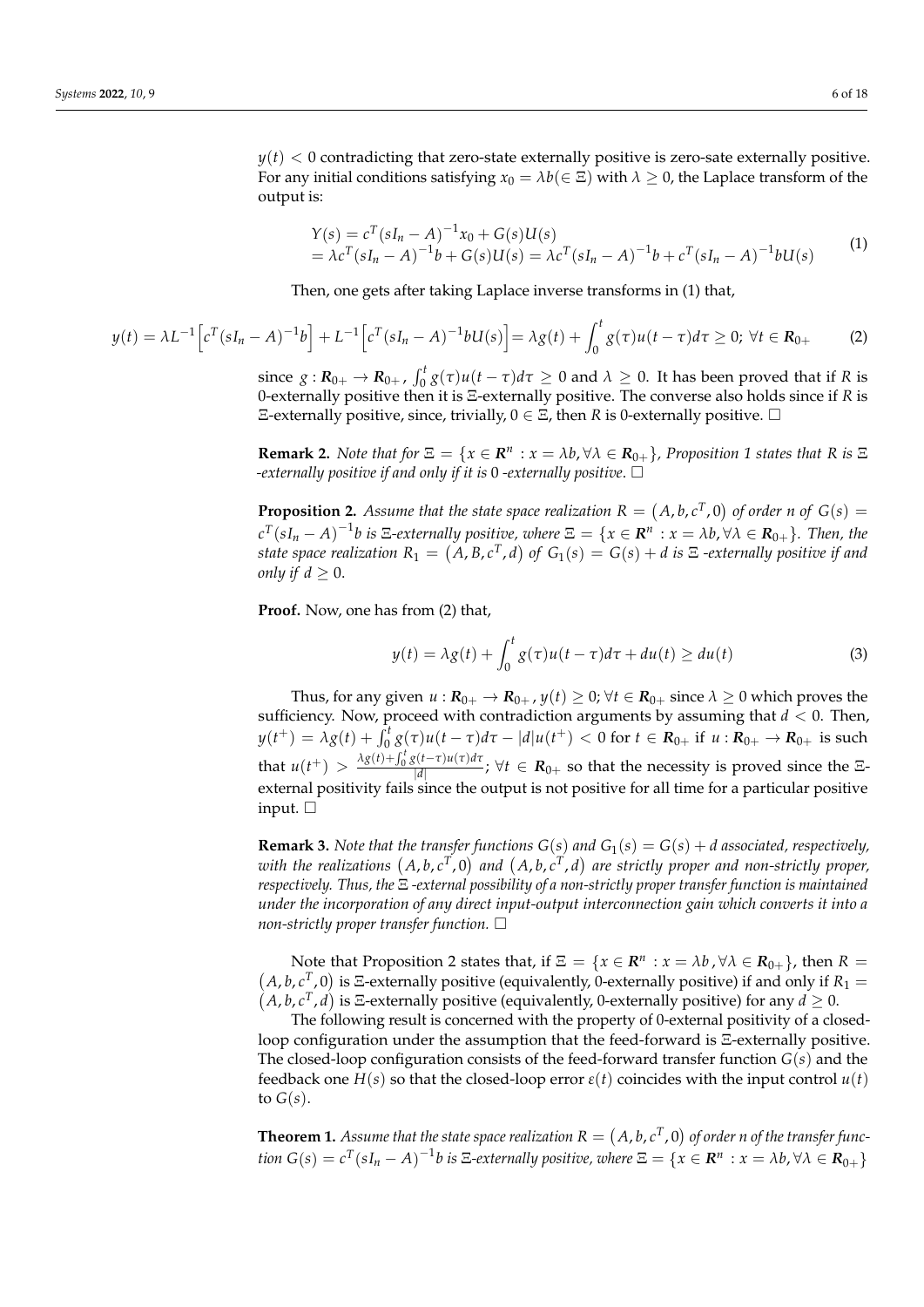and that the state space realization  $R_H = (A_H, b_H, c_H^T, 0)$  of order  $n_H$  is of the transfer function  $H(s) = c_H^T \Big(sI_{n_H} - A_H\Big)^{-1}b_H$  has initial conditions:

$$
x_H(0) = x_{H0} = \lambda_H b_H \in \hat{\Xi}_H = \{ x \in \mathbb{R}^m : x = \lambda_H b_H, \forall \lambda_H \in \mathbb{R} \}.
$$

*Assume also that G*(*s*) *and H*(*s*) *are, respectively, the feed-forward and feedback blocks of a closed-loop transfer function with negative feedback whose reference input is*  $r : \mathbf{R}_{0+} \to \mathbf{R}$ *, subject* to the constraint  $r(t)\geq\int_0^t g_H(t-\sigma)y(\sigma)d\sigma+\lambda_H g_H(t)$ ;  $\forall t\in \mathbf{R}_{0+}$  where  $g_H:\mathbf{R}_{0+}\to\mathbf{R}$  is the *impulse response of H*(*s*)*. Then, the following properties hold:*

*(i)* The closed-loop state space realization of state  $(x^T(t), x_H^T(t))^T$  has a non-negative output *y*(*t*) = *c <sup>T</sup>x*(*t*) *for all time so that it is* 0*-externally positive with respect to the closed-loop error*  $\varepsilon(t) = u(t) = r(t) - \int_0^t g_H(t-\sigma)y(\sigma)d\sigma - \lambda_H g_H(t)$ . However, it is not  $\Xi_{cl}$ -externally positive *with respect to the closed-loop reference input r*(*t*)*, where:*

$$
\Xi_{cl} = \left\{ z = \left( x^T, w^T \right)^T \in \mathbf{R}^{n+m} : x = \lambda b; \ w = \lambda b_H, \forall \lambda \in \mathbf{R}_{0+} \right\}.
$$

*(ii) Assume that R is*  $\Xi$ -externally positive,  $R_H$  *is*  $\Xi$ -externally negative and  $r : R_{0+} \to R_{0+}$ . Then the closed-loop state space realization of state  $\left(x^T(t)\,,\,x_H^T(t)\right)^T$  is 0-externally positive and *also* Ξ*cl-externally positive.*

*(iii)* Assume that  $G(s)$  and  $H(s)$  of the Property (i) are replaced, respectively, with  $G_1(s)$  =  $G(s) + d$  and  $H_1(s) = H(s) + d_H$  with input-output interconnection gains  $d \geq 0$  and  $d_H \in \mathbb{R}$ . *Then, Properties (i)–(ii) still hold, for*  $d<sub>H</sub> \ge 0$  *and*  $d<sub>H</sub> \le 0$ *, respectively.* 

**Proof.** Since the Lapalce transform of the feedback control is  $U(s) = R(s) - H(s)Y(s)$ , Equation (1) takes the form:

$$
\begin{aligned}\nY(s) &= \lambda c^T (sI_n - A)^{-1} b + G(s)U(s) \\
&= \lambda c^T (sI_n - A)^{-1} b + G(s) (R(s) - H(s)Y(s)) \\
&= \lambda c^T (sI_n - A)^{-1} b + c^T (sI_n - A)^{-1} b \\
&\times \left( R(s) - c_H^T (sI_{n_H} - A_H)^{-1} b_H Y(s) - c_H^T (sI_{n_H} - A_H)^{-1} \lambda_H b_H \right)\n\end{aligned}
$$
\n(4)

if  $x_0 = \lambda b$  and  $x_{H0} = x_H(0) = \lambda_H b_H$ . From (4), one gets the following identity:

$$
P(s) = (1 + c^{T}(sI_{n} - A)^{-1}bc_{H}^{T}(sI_{n_{H}} - A_{H})^{-1}b_{H})Y(s)
$$
  
= (1 + G(s)H(s))Y(s)  
= Q(s) = c^{T}(sI\_{n} - A)^{-1}b[\lambda - \lambda\_{H}c\_{H}^{T}(sI\_{n\_{H}} - A\_{H})^{-1}b\_{H} + R(s)] (5)

Taking anti-Laplace transforms in the left-hand-side and right-hand-side of the above expression yields:

$$
P(t) = L^{-1} \left\{ \left( I_n + c^T (sI_n - A)^{-1} b c_H^T (sI_{n_H} - A_H)^{-1} b_H \right) Y(s) \right\}
$$
  
=  $y(t) + \int_0^t \int_0^{\tau} g(t - \tau) g_H(\tau - \sigma) y(\sigma) d\sigma d\tau; \ \forall t \in \mathbf{R}_{0+}$  (6)

and

$$
Q(t) = L^{-1} \Big\{ c^{T} (sI_{n} - A)^{-1} b \Big[ \lambda - \lambda_{H} c_{H}^{T} (sI_{n_{H}} - A_{H})^{-1} b_{H} + R(s) \Big] \Big\} = \lambda g(t) - \lambda_{H} \int_{0}^{t} g(\tau) g_{H}(t - \tau) d\tau + \int_{0}^{t} g(t - \tau) r(\tau) d\tau = \lambda g(t) + \int_{0}^{t} g(t - \tau) [r(\tau) - \lambda_{H} g_{H}(\tau)] d\tau; \ \forall t \in \mathbf{R}_{0+}
$$
\n(7)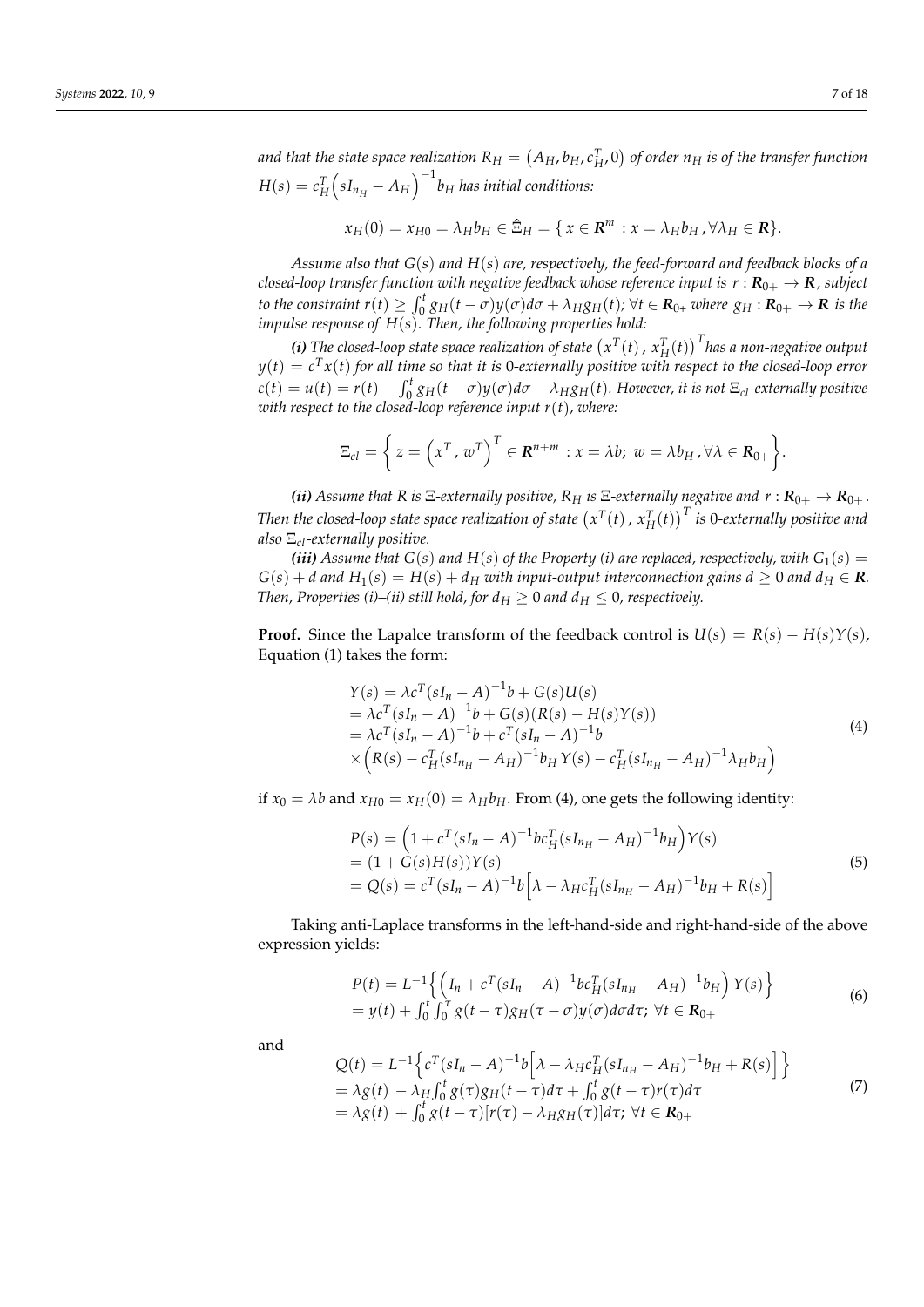Since *R* is  $\Xi$ -externally positive,  $g : \mathbf{R}_{0+} \to \mathbf{R}_{0+}$  and  $\lambda g(t) \geq 0$ ;  $\forall t \in \mathbf{R}_{0+}$ , since  $\lambda \geq 0$ . By equalizing  $P(t) = Q(t)$  in (6)–(7), one gets:

$$
y(t) = \lambda g(t) + \int_0^t g(t-\tau) \left[ r(\tau) - \int_0^{\tau} g_H(\tau-\sigma) y(\sigma) d\sigma - \lambda_H g_H(\tau) \right] d\tau; \ \forall t \in \mathbf{R}_{0+} \quad (8)
$$

With  $g: \mathbf{R}_{0+} \to \mathbf{R}_{0+}$ . Since  $\lambda \geq 0$ ,  $\lambda_H \in \mathbf{R}$  and  $r(t) \geq \int_0^t g_H(t-\sigma)y(\sigma)d\sigma + \lambda_H g_H(t)$ ;  $\forall t \in R_{0+}$ , one concludes from (8) that  $y: R_{0+} \to R_{0+}$  as a result. In addition, it is 0externally positive related to the closed-loop error (that is, the reference input minus output feedback signal):

$$
\varepsilon(t) = u(t) = r(t) - \int_0^t g_H(t - \sigma) y(\sigma) d\sigma - \lambda_H g_H(t)
$$

However, it is not Ξ*cl*-externally positive since the output is not non-negative for any reference input  $r: R_{0+} \to R_{0+}$ . It suffices to take some  $r: R_{0+} \to R_{0+}$  under the constraint  $0 \le r(t) < \lambda g_H(t)$ , for some  $t \in R_{0+}$ , some given  $\lambda > 0$  and associated initial state condition of the closed-loop system of the form  $\lambda(b^T, b_H^T)$ , so violating the reference constraint of Property (i) to be unable to prove that  $y: \mathbf{R}_{0+} \to \mathbf{R}_{0+}$ . Property (i) has been proved.

To prove Property (ii), consider again (8) with  $g$ , ( $-g_H$ ) :  $R_{0+} \to R_{0+}$  since *R* and  $R_H$ are, respectively, Ξ-externally positive and Ξ-externally negative. Since *λ* , *λ<sup>H</sup>* ∈ *R*0+, then (8) becomes modified as follows:

$$
y(t) = \lambda g(t) + \int_0^t g(t-\tau) \left[ r(\tau) + \int_0^{\tau} |g_H(\tau-\sigma)| y(\sigma) d\sigma + \lambda_H |g_H(\tau)| \right] d\tau; \ \forall t \in \mathbf{R}_{0+}
$$
\n
$$
(9)
$$

so that  $y: \mathbb{R}_{0+} \to \mathbb{R}_{0+}$  for any reference input  $r: \mathbb{R}_{0+} \to \mathbb{R}_{0+}$  and Property (ii) is proved. To prove Property (iii), note that (5) becomes modified as  $\hat{P}(s) = Q(s)$  with,

$$
\hat{P}(s) = (1 + G_1(s)H_1(s))Y(s) = (1 + (G(s) + d)(H(s) + d_H))Y(s)
$$
\n(10)

and the interconnection gains  $d$  and  $d$ <sup>H</sup> can be incorporated to the impulse responses  $g_1$ ,  $g_{H1}$ :  $R_{0+}$   $\rightarrow$  *R*. The discussion follows as in Property (i) and Property (ii) from which it can be built a similar contradiction to the negativity of the output for some time instant as it was carried out in the proof of Property (i). From there, Property (iii) follows.  $\Box$ 

Note that set  $\Xi_{cl}$  in Theorem 1 is the subset of  $\mathbb{R}^{n+m}$  defined by the vectors  $z =$  $\lambda\left(b^{T}, b_{H}^{T}\right)^{T}$ ,  $\lambda \in \mathbf{R}_{0+}.$ 

The following consequence of Theorem 1 is direct.

**Corollary 1.** *Theorem 1 holds, in particular, if*  $G(s) = c^T(sI_n - A)^{-1}b$  *is* 0-externally positive *and the remaining constraints are kept identical*.

Note that the stipulations of Theorem 1 imply that the closed-loop state space realization is not  $\Xi_{cl}$ -externally positive where  $\Xi_{cl}=\left\{z=\lambda\big(b^T,\,b_H^T\big)^T:\lambda\in{\bold R}_{0+}\right\}.$  However, and in view of (7),  $Q(t) \geq 0$ ;  $\forall t \in \mathbb{R}_{0+}$  if  $\lambda_H = 0$ , implying zero initial conditions for the feedback block and leading to the reference input condition  $r(t) \geq 0$ ;  $\forall t \in \mathbb{R}_{0+}$  if the rest of the given stipulations hold. Therefore, Theorem 1 guarantees the Ξ<sub>cl0</sub>-external positivity of the closed-loop system, where  $\Xi_{cl0}=\left\{z=\lambda\big(b^T\text{, }0^T\big)^T:\lambda\in\mathbf{R}_{0+}\right\}$ , namely, for any initial condition of the feed-forward block being proportional (with non-negative slope) to its corresponding control vector and zero initial condition of the feedback block. Note also that it guarantees, in a similar way, the Ξ*cl*−-external positivity of the closed-loop  $s$ ystem, where  $\Xi_{cl-}=\left\{z=(\lambda b^T,\,-\lambda_H b_H^T\right)^T: \lambda\in \bm{R}_{0+}, \lambda_H\in \bm{R}_{0-}\right\}$ , namely, for any given initial conditions of the feed-forward block proportional (with non-negative slope) to its corresponding control vector and any given non-positive initial conditions of the feedback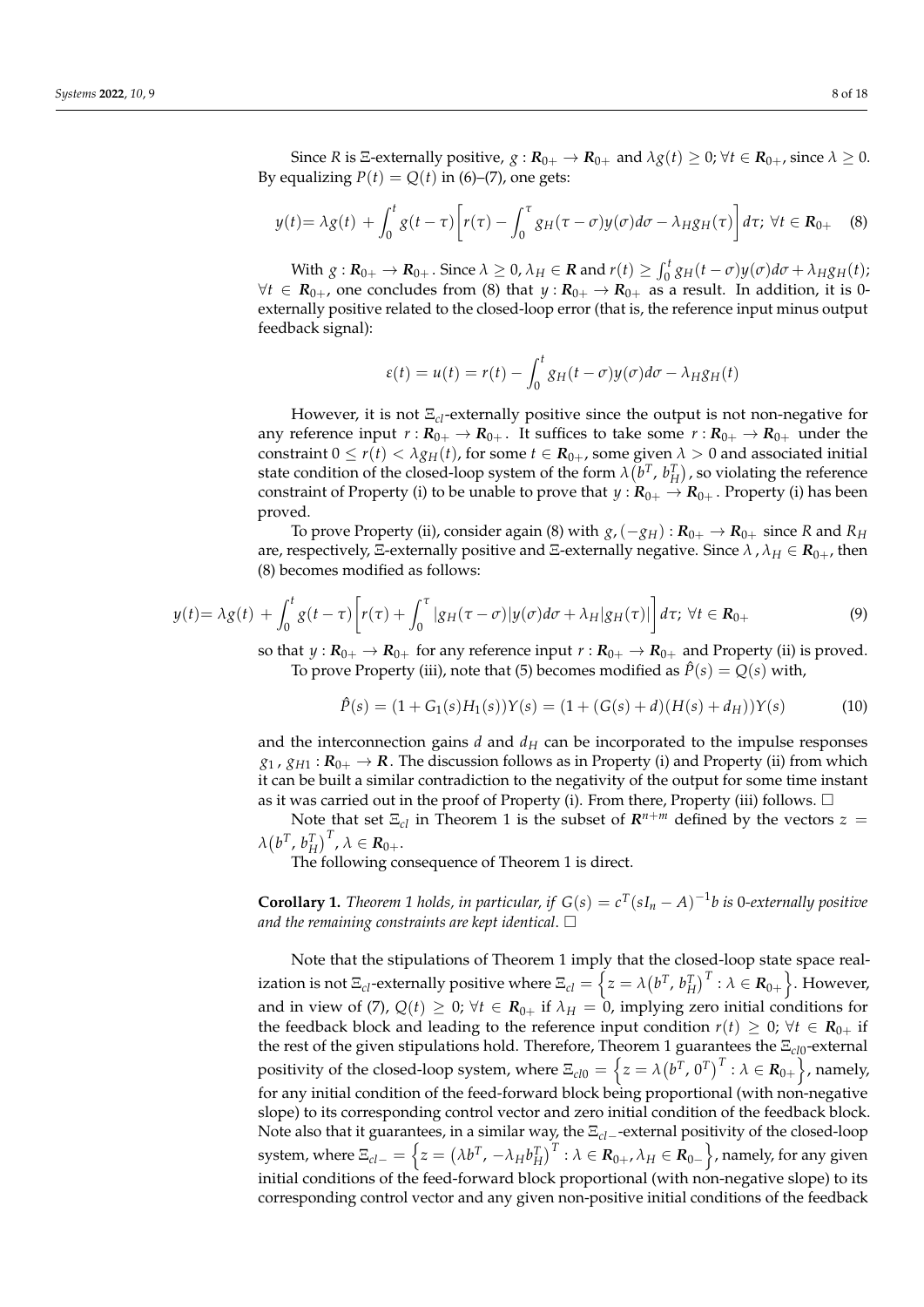block. The above considerations are summarized, under the form of corollary to Theorem 1, as follows:

**Corollary 2.** Let sets  $\Xi_{cl0}$ ,  $\Xi_{cl-}\subset \mathbb{R}^{n+m}$  defined by  $\Xi_{cl0}=\left\{z=\lambda\left(b^T,0^T\right)^T:\lambda\in\mathbb{R}_{0+}\right\}$  and  $\Xi_{cl-} \ = \ \Big\{ z = \left(\lambda b^T\text{, } -\lambda_H b_H^T\right)^T : \lambda \in \mathbf{R}_{0+}\text{, } \lambda_H \in \mathbf{R}_{0-} \Big\} .$  Assume that  $R \ = \ \left(A, b, c^T\text{, } 0\right)$  is  $\Xi$ *externally positive, with*  $\Xi = \{x \in \mathbb{R}^n : x = \lambda b, \forall \lambda \in \mathbb{R}_{0+}\}$  and that  $R_H = (A_H, b_H, c_H^T, 0)$ *is* 0 *-externally positive. Then, for any given input-output interconnection gains*  $d \geq 0$  *and*  $d_H \geq 0$ , the closed-loop systems consisting of any feed-forward and feedback state space realizations  $R_1 = (A,b,c^T,d)$  and  $R_H = (A_H,b_H,c_H^T,d_H)$  are jointly  $\Xi_{c10}$ -externally positive and  $\Xi_{c1-}$ *-externally positive.*

An important discussion follows in the subsequent remark concerning the irrelevance of the realization being minimal (that is, jointly controllable and observable) or non- minimal if the initial conditions for the extra modes in non-minimal realizations satisfy also the given constraints.

**Remark 4.** *Note that the orders of the state space realizations are not relevant for the given* Ξ *-external positivity results if the domain* Ξ *of initial conditions is extended in a natural way according to the dimensionality of the non-minimal realization. The key facts are the positivity of the impulse responses and the definition of sets of initial conditions with the indicated proportionality characteristics with respect to the control vectors. This is easily seen by assuming that the transfer function*  $\ G(s) = c^T(sI_n - A)^{-1}b$  *has no zero-pole cancellation, thus, the state space realization*  $R = (A, b, c^T, 0)$  is controllable and observable, and also a minimal realization of  $G(s)$  as a result, *and the dimension n of its state vector x*(*t*) *of R is the degree of the denominator of the transfer function*  $G(s)$ *. Consider now a transfer function*  $\overline{G}(s) = G(s) \frac{p(s)}{p(s)}$ *p*(*s*) *, where p*(*s*) *is a polynomial of arbitrary degree*  $q \geq 1$ *. Thus,*  $\overline{G}(s)$  *is identical to*  $G(s)$  (*after performing the zero-pole cancellations of the extra coincident q zeros and poles) but any state space realization*  $\overline{R}$  *of*  $\overline{G}(s)$  *has*  $(n+q)$ *-order (so that its state vector*  $\overline{x}(t)$  *is of dimension*  $(n + q)$  *and it is either controllable and nonobservable, or non-controllable and observable or non -controllable and non-observable, but it cannot be controllable and observable.*

Now, by inspecting (1), one concludes that,

$$
G(s) = \lambda c^{T} (sI_{n} - A)^{-1}b + c^{T} (sI_{n} - A)^{-1}bU(s)
$$
  
= 
$$
\overline{G}(s) = \lambda \overline{c}^{T} (sI_{n} - \overline{A})^{-1}\overline{b} + \overline{c}^{T} (sI_{n} - \overline{A})^{-1}\overline{b}U(s)
$$
 (11)

Thus, the zero-pole cancellations of  $G(s)$  lead to *q* extra modes in  $\overline{R}$  (implying zero-pole cancellations in the transfer function) related to those of *R* but this does not affect to any of the given results in Proposition 1 and Proposition 2 if the initial conditions are  $x_0 = \lambda b$  and  $\bar{x}_0 = \lambda b$  for any real number  $\lambda \in \mathbb{R}_{0+}$ . Thus, results for minimal-realizations concerning the given concepts of external positivity are also kept for their corresponding non-minimal realizations of any orders provided the rules on the admissible initial conditions are kept for the extra added modes. Similar conclusions apply to Theorem 1 and its given corollaries for feed-forward/feedback tandems in closed-loop configuration with the appropriate modifications. Thus, if the minimal realization *R* is  $\Xi$ -externally positive, where  $\Xi$  =  ${x \in \mathbb{R}^n : x = \lambda b, \forall \lambda \in \mathbb{R}_{0+}}$  then the non-minimal one  $\overline{R}$  is  $\overline{\Xi}$ -externally positive, where  $\overline{\Xi} = \left\{ \overline{x} \in \mathbb{R}^{n+m} \, : \overline{x} = \lambda \overline{b}$  ,  $\forall \lambda \in \mathbb{R}_{0+} \right\}$ .  $\Box$ 

### *2.2. External Positivity for a System Subject to Point Delays for a Class of Eventually Non-Zero Initial State Conditions*

It is now considered that the linear time -invariant system is subject to  $\mu$  and finite sets *v* of internal (i.e., in the state) and external (i.e., in the input) point delays  $h_i$  and  $h'_j$  ordered by  $0 = h_0 < h_1 < \ldots < h_\mu = h$  and  $0 = h'_0 < h'_1 < \ldots < h'_\nu = h'$  and it is described by the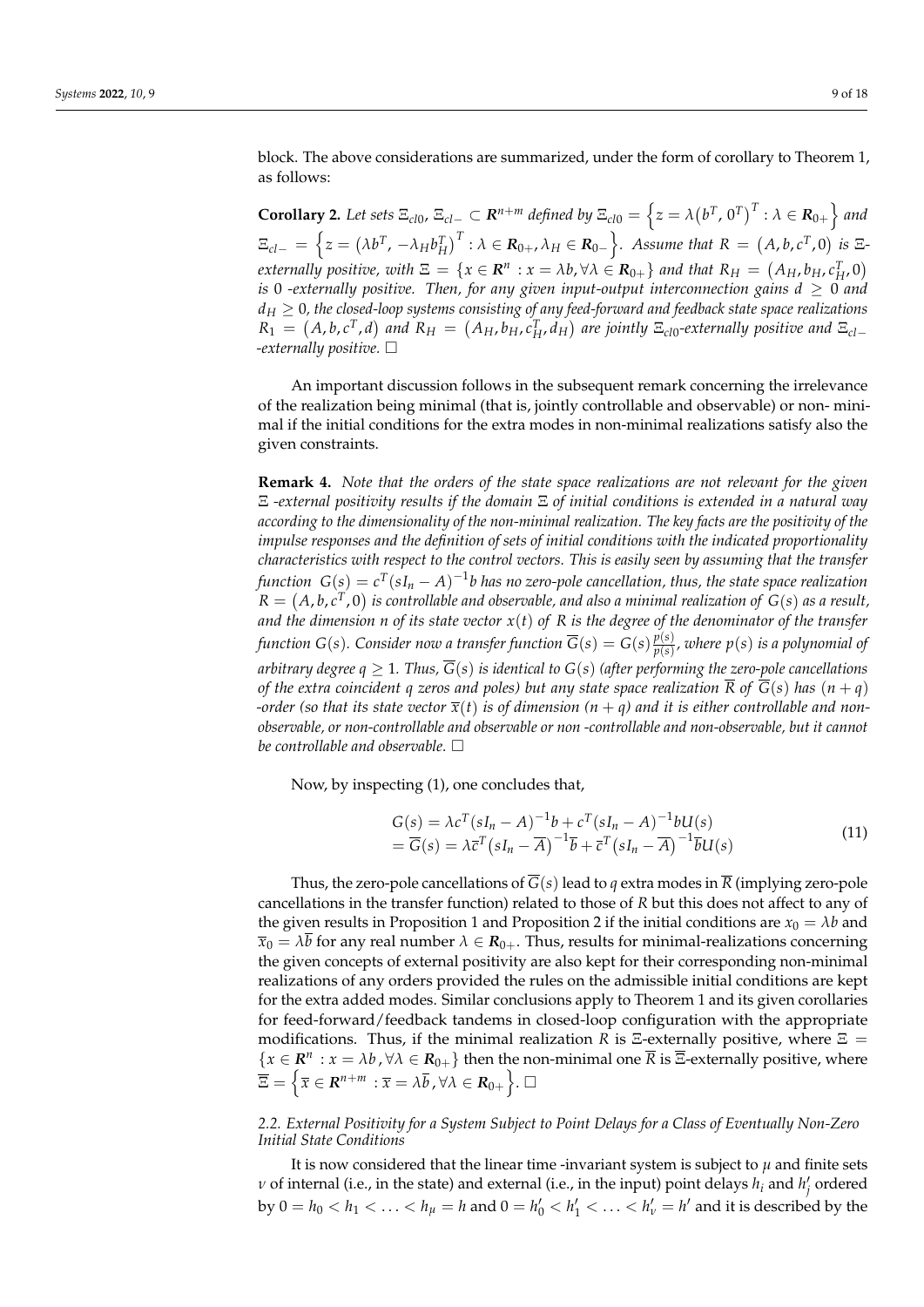state space realization  $R_{\mu\nu} = (A_0, A_1, \cdots, A_\mu, \, b_0, \, b_1$  ,  $\cdots$  ,  $b_\nu$ ,  $c^T$ ,  $d)$  of associate state and output equations:

$$
\dot{x}(t) = \sum_{i=0}^{\mu} A_i x(t - h_i) + \sum_{i=0}^{\nu} b_i u(t - h_i') = A_0 x(t) + \left(\sum_{i=1}^{\mu} A_i x(t - h_i) + \sum_{i=0}^{\nu} b_i u(t - h_i')\right)
$$
(12)

$$
y(t) = cT x(t) + du(t)
$$
 (13)

of initial conditions defined by a function  $\varphi : [-h, 0] \to \mathbb{R}^n$ , with  $\varphi(0) = x_0$ , which consists of an absolutely continuous function plus, eventually, a function of finite jumps on a subset of zero Lebesgue measure of  $[-h, 0]$ , where  $x : [-h, 0] \cup R_{0+} \to R^n$  ,  $u : [-h', 0] \cup R_{0+} \to R$ and  $y: R_{0+} \to \mathbb{R}$  are the state, input and output, respectively, and  $A_i \in \mathbb{R}^{n \times n}$ ;  $c, b_j \in \mathbb{R}^n$ ; *d* ∈ *R*; *i* ∈  $\overline{\mu}_0$ , *j* ∈  $\overline{\nu}_0$  with *x*(*t*) =  $\varphi$ (*t*) for *t* ∈ [−*h*, 0] and *u*(*t*) = 0 for *t* ∈ [−*h*', 0). The transfer function of the above realization is the following one:

$$
G_{\mu\nu}(s) = \sum_{i=0}^{\nu} G_i(s) e^{-h'_i s} = c^T \left( s I_n - \sum_{i=0}^{\mu} A_i e^{-h_i s} \right)^{-1} \left( \sum_{i=0}^{\nu} b_i e^{-h'_i s} \right) + d \tag{14}
$$

where

$$
G_0(s) = c^T \left( sI_n - \sum_{i=0}^{\mu} A_i e^{-h_i s} \right)^{-1} b_0 + d
$$
  
\n
$$
G_i(s) = c^T \left( sI_n - \sum_{i=0}^{\mu} A_i e^{-h_i s} \right)^{-1} b_i; \forall i \in \overline{\nu}
$$
\n(15)

The unique time domain solution of (12) is:

$$
x(t) = e^{A_0 t} x_0 + \int_0^t e^{A_0(t-\tau)} \left( \sum_{i=1}^\mu A_i x(\tau - h_i) + \sum_{i=0}^\nu b_i u(\tau - h'_i) \right) d\tau \tag{16}
$$

$$
= \Psi(t,0)x_0 + \int_{-h}^{0} \Psi(t,\tau)\varphi(\tau)d\tau + \int_{0}^{t} \Psi(t,\tau)\Big(\sum_{i=0}^{\nu} b_i u(\tau - h'_i)\Big)d\tau; \forall t \in \mathbf{R}_{0+}
$$
 (17)

where  $\Psi$  :  $R_{0+} \times [-h, 0] \cup R_{0+} \rightarrow R_{0+}$  is the unique fundamental matrix of the unforced (12) which satisfies the differential system:

$$
\dot{\Psi}(t,\tau) = A_0 \Psi(t,\tau) + \sum_{i=1}^{\mu} A_i \Psi(t-h_i,\tau) U(t-h_i-\tau); \ t \ge \tau \ge 0 \tag{18}
$$

whose solution is,

$$
\Psi(t,\tau) = \sum_{i=0}^{V} \Psi_i(t,\tau) = \left[ e^{A_0(t-\tau)} \left( I_n + \sum_{i=1}^{H} A_i \Psi(t-h_i,\tau) \, U(t-h_i-\tau) \right) \right] U(t-\tau);
$$
\n
$$
\forall (\tau \ (\leq t), t) \in \left( [-h, 0) \cup \mathbf{R}_{0+} \right) \times \mathbf{R}_{0+}
$$
\n(19)

where

$$
\Psi_0(t,\tau) = e^{A_0(t-\tau)}U(t-\tau), \ \Psi_i(t,\tau) = e^{A_0(t-\tau)}A_i\Psi(t-h_i,\tau)U(t-h_i-\tau)U(t,\tau);
$$
  
\n
$$
\forall i \in \overline{\mu}; \ \forall (\tau \leq t), t) \in ([-h, 0) \cup \mathbf{R}_{0+}) \times \mathbf{R}_{0+}
$$
\n(20)

where  $U(t)$  is the Heaviside function. In particular,  $\Psi(t, t) = I_n$ ;  $\forall t \in \mathbb{R}_{0+}$  and  $\Psi(t, \tau) = 0$ ;  $\forall \tau(> t)$ ,  $t \in \mathbb{R}_{0+}$ .

The Laplace transform of the output under eventually non-zero initial conditions is:

$$
Y(s) = c^{T} \left( sI_{n} - \sum_{i=0}^{\mu} A_{i}e^{-h_{i}s} \right)^{-1} \varphi(s) + \left[ c^{T} \left( sI_{n} - \sum_{i=0}^{\mu} A_{i}e^{-h_{i}s} \right)^{-1} \left( \sum_{i=0}^{\nu} b_{i}e^{-h_{i}^{\prime}s} \right) + d \right] U(s)
$$
\nNote that,

$$
G_{\mu\nu}(s) = L\left(c^T \Sigma_{i=0}^{\mu} \Psi(t,0) b_i e^{-h'_i s}\right) + d
$$

The impulse response is:

$$
g_{\mu\nu}(t,\tau) = L^{-1}(G_{\mu\nu}(s)) = \sum_{i=0}^{\nu} g_i(t,\tau) = \sum_{i=0}^{\nu} L^{-1}(G_i(s)) \forall (\tau \ (\leq t), t) \in ([-h, 0) \cup \mathbf{R}_{0+}) \times \mathbf{R}_{0+}
$$
 (22)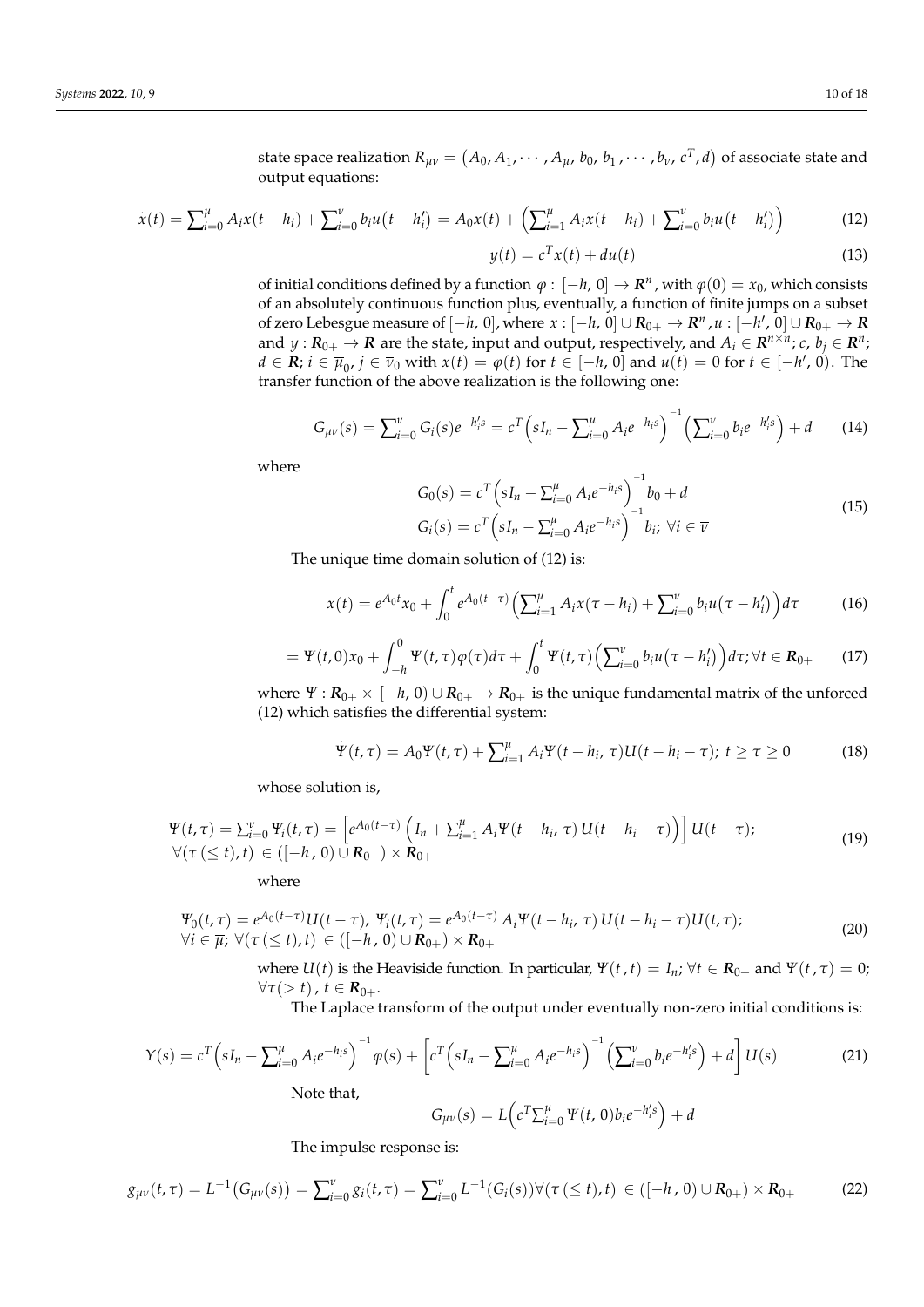and  $g_{\mu\nu}(t, \tau) = 0$ ;  $\forall \tau$ (> *t*),  $t \in \mathbb{R}_{0+}$ , where  $\delta(i, j)$  is the Kronecker delta, that is unity if  $i = j$  and zero, otherwise; and  $\delta(t - \tau)$  is the Dirac distribution, that is, it tends to infinity for  $t = \tau$  and it is zero otherwise. Thus, one gets from (13) and (17),

$$
y(t) = c^T \Psi(t, 0) x_0 + \sum_{i=1}^{\mu} \int_{-h_i}^{0} c^T \Psi_i(t, \tau) \varphi(\tau) d\tau + \sum_{i=0}^{\nu} c^T \Psi(t, \tau) b_i u(\tau - h'_i) d\tau + du(t)
$$
  
=  $c^T \Psi(t, 0) x_0 + \int_{-h}^{0} c^T \Psi(t, \tau) \varphi(\tau) d\tau + \sum_{i=0}^{\nu} \int_{0}^{t} g_i(t, \tau) u(\tau - h'_i) d\tau$   
=  $c^T \Psi(t, 0) x_0 + \int_{0}^{\infty} c^T \Psi(t, \tau - h) \hat{\varphi}(\tau) d\tau + \sum_{i=0}^{\nu} \int_{0}^{t} g_i(t - \tau) u(\tau - h'_i) d\tau; \ \forall t \in \mathbf{R}_{0+}$  (23)

where the impulse responses and the extended initial function of initial conditions are:

$$
g_0(t,\tau) = g_0(t-\tau) = c^T \Psi(t-\tau) b_0 + \delta(t-\tau) d; \ \forall (\tau \ (\leq t), t) \ \in \left( [-h, 0) \cup \mathbf{R}_{0+} \right) \times \mathbf{R}_{0+} \tag{24}
$$

$$
g_i(t, \tau) = g_i(t - \tau) = c^T \Psi(t, \tau) b_i; \ \forall (\tau (\leq t), t) \in ([-h, 0) \cup R_{0+}) \times R_{0+}; \ \forall i \in \overline{\mu}
$$
 (25)

$$
\hat{\varphi}(t) = \begin{cases}\n\varphi(t-h) & \text{for } t \in [0, h] \\
0 & \text{for } t > h\n\end{cases}
$$
\n(26)

Note that the function of initial conditions in the second right-hand-side term of (23) plays the role of a forcing function to the solution and that the use of its extended version (26) converts such a contribution as a convolution term similar to the contribution of the inputs. The following external positivity condition for a set of initial conditions extends in a natural way that given previously for the delay-free case.

**Definition 3.** A state space realization  $R_{\mu\nu} = (A_0, A_1, \dots, A_\mu, b_0, b_1, \dots, b_\nu, c^T, d)$  of order *n of associate state and output Equations (12)–(13), under initial conditions of initial conditions defined by a function ϕ* : [−*h*, 0] → *R n , which consists of an absolutely continuous function plus, eventually, a function of finite jumps on a subset of zero Lebesgue measure of* [−*h*, 0] *is*  $e$ xternally positive for state initial conditions in some set  $\set{\varphi: [-h,0] \to \Xi_{\mu\nu} \subseteq \mathbf{R}^n}$  (in brief, Ξ*µν -externally positive) if the output is non-negative for all time for any given non-negative input.*  $\Box$ 

Note that the transfer function of the system under eventual internal and external delays, referred to in Definition 3, is of the form:

$$
G_{\mu\nu}(s) = \sum_{i=0}^{\nu} G_i(s) e^{-h'_i s} = c^T \left( sI_n - \sum_{i=0}^{\mu} A_i e^{-h_i s} \right)^{-1} \left( \sum_{i=0}^{\nu} b_i e^{-h'_i s} \right) + d
$$

The following result holds on external positivity for a set of initial conditions:

**Theorem 2.** *Assume the* 0 *-external positivity, i.e., the external positivity under zero initial*  $X_{\mu\nu}$  (*A*<sub>0</sub>, *A*<sub> $\mu\nu}$  , *b*<sub>0</sub>, *b*<sub>1</sub>,  $\cdots$  , *b*<sub>v</sub>, *c*<sup>T</sup>, *d*) *of order*</sub> *n, given by (12)–(13), of a transfer function (14). Then, Rµν is* Ξ*µν -externally positive irrespective of the delays sizes, where*  $\Xi_{\mu\nu} = \{\ \varphi : \ [-h, 0] \to \mathbf{R}^n \ \textit{satisfies conditions IC} \ \}$ :

Conditions IC:  $\varphi(t) = \sum_{i=1}^{v} \lambda_i(t) b_i$ ;  $\forall t \in [-h, 0], x(0^+) = x_0 = \varphi(0^+) = \lambda_0 b_0$ , where  $\lambda_0 \geq 0$ , and  $\lambda_i:([ -min(h_i', h), 0) \cup \mathbf{R}_{0+} ) \to \mathbf{R}_{0+}$  ;  $\forall i \in \overline{\nu}$  are absolutely continuous functions *plus, eventually, functions of finite jumps on subsets of zero Lebesgue measure of their definition domains.*

*Conversely, if Rµν is* Ξ*µν-externally positive then it is 0-externally positive.*

**Proof.** The extended initial conditions obtained from *Conditions IC* in the definition of Ξ*µν*, to write the second right-hand-side of (23) as a convolution term, are as follows:

$$
\hat{\varphi}(t) = \sum_{i=1}^{V} \hat{\lambda}_i(t) b_i; \ \forall t \in [-h, 0) \cup \mathbf{R}_{0+}
$$
\n(27)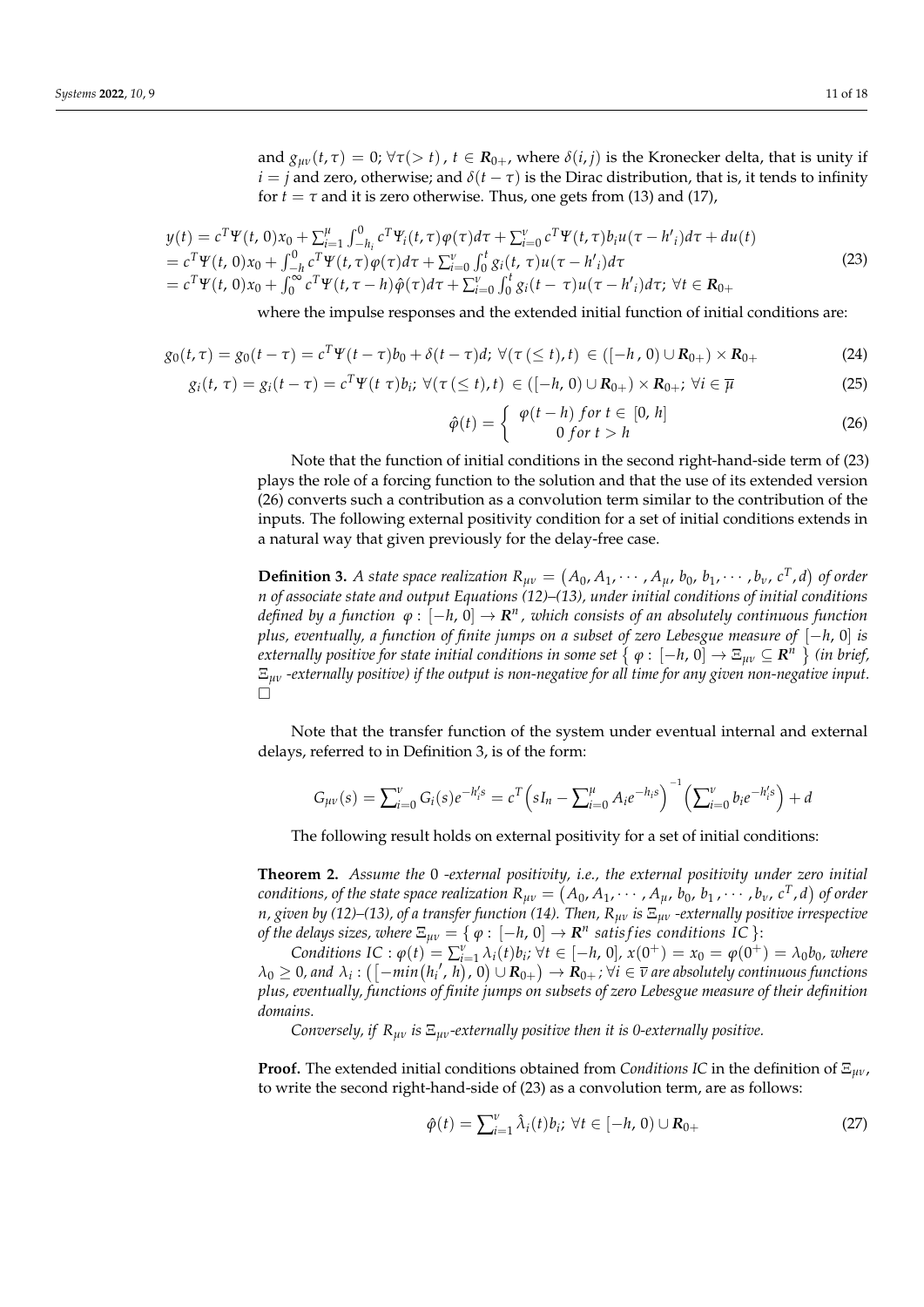$\pi$  with  $\hat{\lambda}_i$  :  $\big(\left[-min(h_i', h), 0\right) \cup \mathbf{R}_{0+}\big) \to \mathbf{R}_{0+}$ ;  $\forall i \in \overline{\nu}$  being defined by,

$$
\hat{\lambda}_i(t) = \begin{cases}\n\lambda_i(t - h'_i) & \text{for } t \in [-\min(h'_i, h), 0) \\
0 & \text{for } t \ge 0\n\end{cases} \quad ; \, \forall i \in \overline{\nu}\n\tag{28}
$$

In terms of the impulse responses, (22), subject to (24)–(25), the output (23) is expressed as follows:

$$
y(t) = \lambda_0 g_0(t) + \sum_{i=1}^{\nu} \int_0^{\infty} g_i(t - \tau + h) \hat{\lambda}_i(\tau) d\tau + \sum_{i=0}^{\nu} \int_0^t g_i(t - \tau) u(\tau - h'_i) d\tau; \ \forall t \in \mathbf{R}_{0+}
$$
(29)

where the total impulse response (22) is,

$$
g_{\mu\nu}(t,\tau) = \sum_{j=0}^{\nu} g_i(t-\tau) = \sum_{j=0}^{\nu} c^T \Psi(t,\tau) b_j + \delta(0,j) \delta(t-\tau) d
$$
  
\n
$$
\forall \tau (\le t) \in [-h, 0] \times \mathbf{R}_{0+}; \ \forall t \in \mathbf{R}_{0+}
$$
\n(30)

and  $g_{\mu\nu}(t,\tau) = 0$  for  $\tau > t$ . Note that the input-output interconnection gain  $d \ge 0$ for the realization to be 0-externally positive. From the 0-external positivity condition, one gets that  $g_i:([-h, 0] \times R_{0+}) \times R_{0+} \to R_{0+}$ ;  $\forall i \in \bar{\nu}_0$ . Otherwise, assume that for identically zero function of initial conditions  $\varphi : [-h, 0] \to \mathbb{R}^n$  and some  $i \in \bar{\nu}_0$ , there exists some  $t \in \mathbf{R}_{0+}$  such that  $g_i(t + h'_i) = 0$ , then it suffices to take an isolated input impulse of sufficiently large positive amplitude  $u(t) = K\delta(0)$  to get a negative  $y(t)$ . Thus,  $g_i:([-h, 0] \times R_{0+}) \times R_{0+} \to R_{0+}$ ;  $\forall i \in \overline{v}_0$ . Then, the forced output (or zero-state response) in (29) satisfies:

$$
y_f(t) = \sum_{i=0}^{V} \int_0^t g_i(t-\tau) u(\tau - h'_i) d\tau \ge 0; \ \forall t \in \mathbf{R}_{0+}
$$
 (31)

Note that *Conditions IC* in the definition of Ξ*µν* imply that the unforced output (or zero-input response) response in (29) satisfies:

$$
y_{uf}(t) = \lambda_0 g_0(t) + \sum_{i=1}^{V} \int_0^{\infty} g_i(t - \tau + h) \hat{\lambda}_i(\tau) d\tau \ge 0; \ \forall t \in \mathbf{R}_{0+}
$$
 (32)

From (31)–(32),  $y(t) \geq 0$ ;  $\forall t \in \mathbb{R}_{0+}$ . It is direct to prove that, conversely, if  $R_{uv}$  is  $\Xi_{\mu\nu}$ -externally positive then it is 0-externally positive since  $(\varphi \equiv 0) \in \Xi_{\mu\nu}$ .  $\square$ 

The subsequent result extends external positivity results Theorem 1, while it is supported by Theorem 2, from the delay-free case to the case of linear feed-forward and feedback linear systems subjects to finite numbers of incommensurate internal and external point delays. The point delays are said to be incommensurate in the subject literature if they are not integer multiples of a basic delay. The commensurate delays are the particular case where the delays are integer multiple of a basic delay. This, the subsequent results for the general case of incommensurate point delays are directly applied to the particular case of commensurate delays.

**Theorem 3.** *Assume the* 0*-external positivity, irrespective of the delay sizes, of the state space realization*  $R_{\mu\nu} = (A_0, A_1, \cdots, A_{\mu}, b_0, b_1, \cdots, b_{\nu}, c^T, d)$  of order n, given by (12)–(13), of a *transfer function (14) under the initial conditions:*

 $IC: \varphi(t) = \sum_{i=1}^{v} \lambda_i(t) b_i; \forall t \in [-h, 0], x(0^+) = x_0 = \varphi(0^+) = \lambda_0 b_0$ , where  $\lambda_0 \ge 0$ and  $\,\lambda_i:([-\min(h_i?~h),\,0)\cup{\bf R}_{0+})\to{\bf R}_{0+}$ ;  $\forall i\,\in\,\overline{\nu}$  are absolutely continuous functions plus, *eventually, functions of finite jumps on subsets of zero Lebesgue measure of their definition domains.*

*Consider also the state space realization*  $R_{\mu_H \nu_H} = (A_{0_H}, A_{1_H}, \cdots, A_{\mu_H}, b_{0_H}, b_{1_H}, \cdots)$  $b_{\nu_H}$ ,  $c_H^T$ ,  $d_H$ ) of order  $n_H$  of the transfer function  $H_{\mu_H\nu_H}(s)=c^T\Big(sI_{n_H}-\sum_{i=0}^{\mu_H}A_{iH}e^{-h_{iH}s}\Big)^{-1}$  $\left(\sum_{i=0}^{v_H} b_{iH}e^{-h'_{iH}s}\right)$  +  $d_H$ , given by similar equations to (12) and (13), with respective  $\mu_H$  and  $v_H$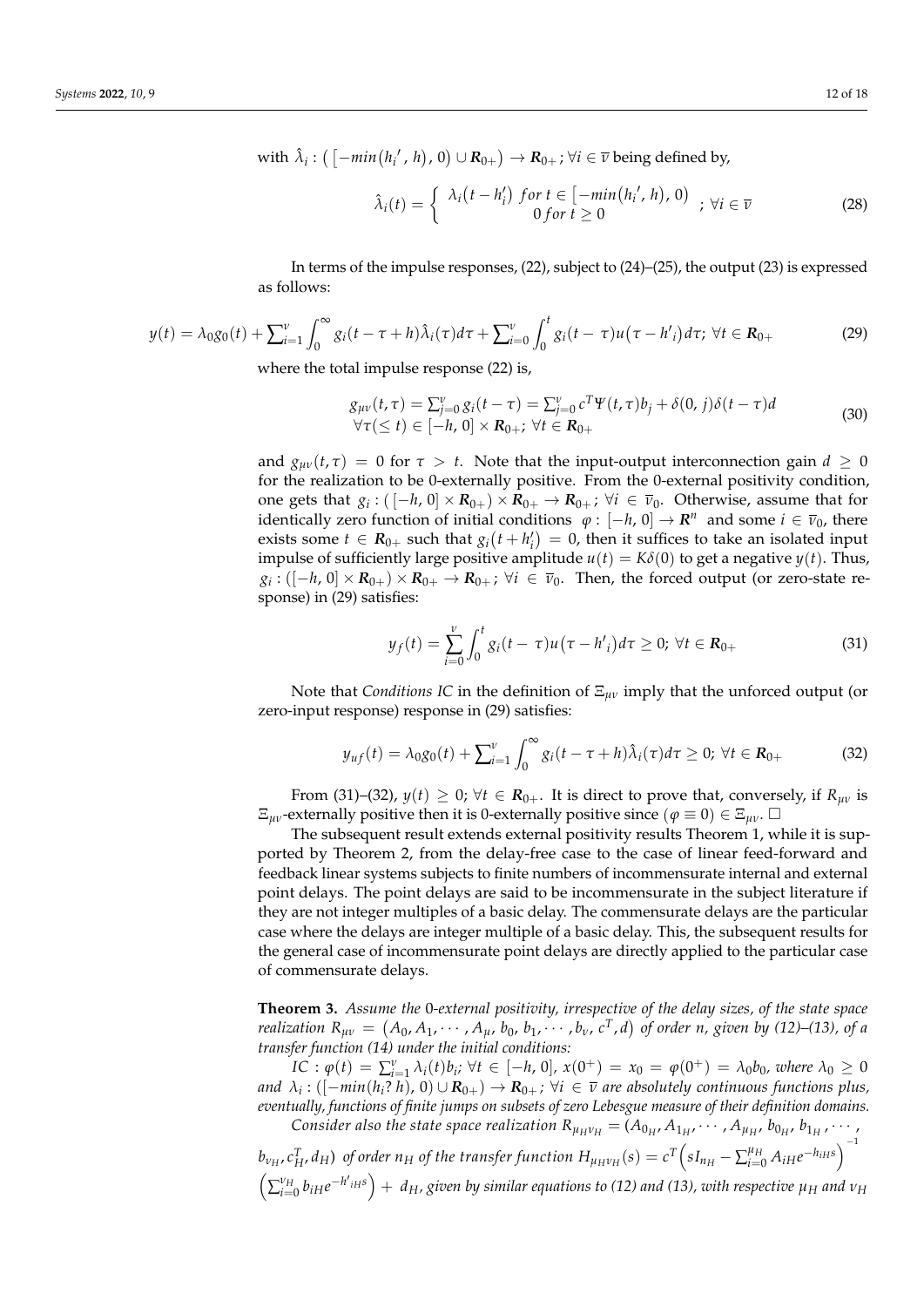$i$ ncommensurate nonzero internal and external point delays  $h_{iH}$  for  $i\in \overline{\mu}_{H0}$  and  $h'_{jH}$  for  $j\in \overline{\nu}_{H0}$ , *ordered in size according to their respective subscripts with*  $h_{0H} = h'_{0H} = 0$  *and*  $h_H = h_{\mu_H H}$ *, and with initial conditions in the set*  $\Xi_{\mu_H\nu_H} = \{ \varphi_H: [-h_H, 0] \to \mathbf{R}^{n_H}$  satisfies conditions  $IC_H$  }: Conditions  $IC_H: \varphi_H(0) = x_{0H}$  and  $\varphi_H(t) = \sum_{i=1}^{V_H} \lambda_{iH}(t) b_{iH}$ ;  $\forall t \in [-h_H, 0], x_H(0^+) =$ 

 $x_{0H} = \varphi_H(0^+) = \lambda_{0H}b_{0H}$ , where  $\lambda_{0H} \in \mathbf{R}$  and  $\lambda_{iH}$  :  $[-h_H, 0] \to \mathbf{R}$ ;  $\forall i \in \overline{v}_H$  are absolutely *continuous functions plus, eventually, functions of finite jumps on subsets of zero Lebesgue measure of their definition domains.*

*Assume also that Gµν*(*s*) *and HµHν<sup>H</sup>* (*s*) *are, respectively, the feed-forward and feedback blocks of a closed-loop transfer function with negative feedback whose reference input is*  $r : R_{0+} \to R$ , *subject to the constraint*

$$
r(t) \ge \sum_{j=0}^{\nu_H} \int_0^t g_{jH}(t-\sigma)y(\sigma) d\sigma + \int_{-min(h_H, h_{jH})}^0 g_{jH}(t-\sigma)\lambda_{jH}(\sigma) d\sigma; \forall t \in \mathbb{R}_{0+}.
$$
  
Then, the following properties hold:

*(i)* The closed-loop state space realization of state  $(x^T(t), x_H^T(t))^T$  has a non-negative output *y*(*t*) = *c <sup>T</sup>x*(*t*) *for all time so that it is* 0*-externally positive with respect to the closed-loop error*  $\varepsilon(t) = u(t)$ . However, it is not  $\Xi_{cl}$ -externally positive with  $\Xi_{cl} = (\Xi_{\mu\nu}$ ,  $\Xi_{\mu_H\nu_H})$  with respect to *the closed-loop reference input r(t), where*  $\Xi_{\mu\nu}=\{$  $\varphi:[-h,0]\to\mathbf{R}^n$  *satisfies conditions IC*  $\}.$ 

*(ii)* Assume that  $R_{\mu\nu}$  is  $\Xi$ -externally positive,  $R_{\mu_H\nu_H}$  is  $\Xi$ -externally negative and  $r: R_{0+} \to R_{0+}$ . Then the closed-loop state space realization of state  $\left(x^T(t)\,,\,x^T_H(t)\right)^T$  is 0-externally positive and Ξ*cl-externally positive.*

**Proof.** It is known from Theorem 2 that  $R_{\mu\nu}$  *is*  $E_{\mu\nu}$ -externally positive, where  $E_{\mu\nu}$  =  $\{\varphi : [-h, 0] \to \mathbb{R}^n \text{ satisfies conditions IC } \}.$  Now, the extended initial conditions obtained from *Conditions IC* of Ξ*µν* for the realization *Rµν* are defined in (27) and (28) while the extended initial conditions obtained from *Conditions IC<sup>H</sup>* of Ξ*µHν<sup>H</sup>* for the realization  $R_{\mu_H \nu_H}$  are as follows:

$$
\hat{\varphi}_H(t) = \sum_{i=1}^{\nu} \hat{\lambda}_{Hi}(t) b_{iH}; \ \forall t \in [-h_H, 0) \cup \mathbf{R}_{0+}
$$
\n(33)

 $\hat{\lambda}_{Hi}: ([-min(h'_{iH}, h_H), 0) \cup R_{0+}) \rightarrow R$ ;  $\forall i \in \overline{\nu}$  being defined by

$$
\hat{\lambda}_{iH}(t) = \begin{cases}\n\lambda_{iH}(t - h_{H}) & \text{for } t \in [-\min(h_{iH}', h_{H}), 0) \\
0 & \text{for } t \ge 0\n\end{cases}\n\tag{34}
$$

 $\Box$ 

**Proof.** Since the Laplace transform of the feedback control is  $U(s) = R(s) - H_{\mu_H \nu_H}(s)Y(s)$ , Equation (21) becomes:

$$
\begin{split}\nY(s) &= c^T \left( sI_n - \sum_{i=0}^{\mu} A_i e^{-h_i s} \right)^{-1} \varphi(s) + \left[ c^T \left( sI_n - \sum_{i=0}^{\mu} A_i e^{-h_i s} \right)^{-1} \left( \sum_{i=0}^{\nu} b_i e^{-h_i s} \right) + d \right] U(s) \\
&= c^T \left( sI_n - \sum_{i=0}^{\mu} A_i e^{-h_i s} \right)^{-1} \left( \sum_{i=0}^{\nu} b_i e^{-h_i s} \lambda_i(s) \right) \\
&+ \left[ c^T \left( sI_n - \sum_{i=0}^{\mu} A_i e^{-h_i s} \right)^{-1} \left( \sum_{i=0}^{\nu} b_i e^{-h_i s} \right) + d \right] (R(s) - H_{\mu\mu\nu\mu}(s) Y(s)) \\
&= c^T \left( sI_n - \sum_{i=0}^{\mu} A_i e^{-h_i s} \right)^{-1} \left( \sum_{i=0}^{\nu} b_i e^{-h_i s} \lambda_i(s) \right) + \left[ c^T \left( sI_n - \sum_{i=0}^{\mu} A_i e^{-h_i s} \right)^{-1} \left( \sum_{i=0}^{\nu} b_i e^{-h_i s} \right) + d \right] \\
&\times \left( R(s) - \left( c^T \left( sI_{nH} - \sum_{i=0}^{\mu} A_{iH} e^{-h_{iH} s} \right)^{-1} \left( \sum_{i=0}^{\nu} b_{iH} e^{-h_{iH} s} \right) + d_H \right) Y(s) - c_H^T \left( sI_{nH} - \sum_{i=0}^{\mu} A_{iH} e^{-h_{iH}} \right)^{-1} \left( \sum_{i=0}^{\nu} b_{iH} e^{-h_i s} \lambda_i(s) \right) \right)\n\end{split} \tag{35}
$$

and, by taking Laplace inverse transforms in (35), one gets: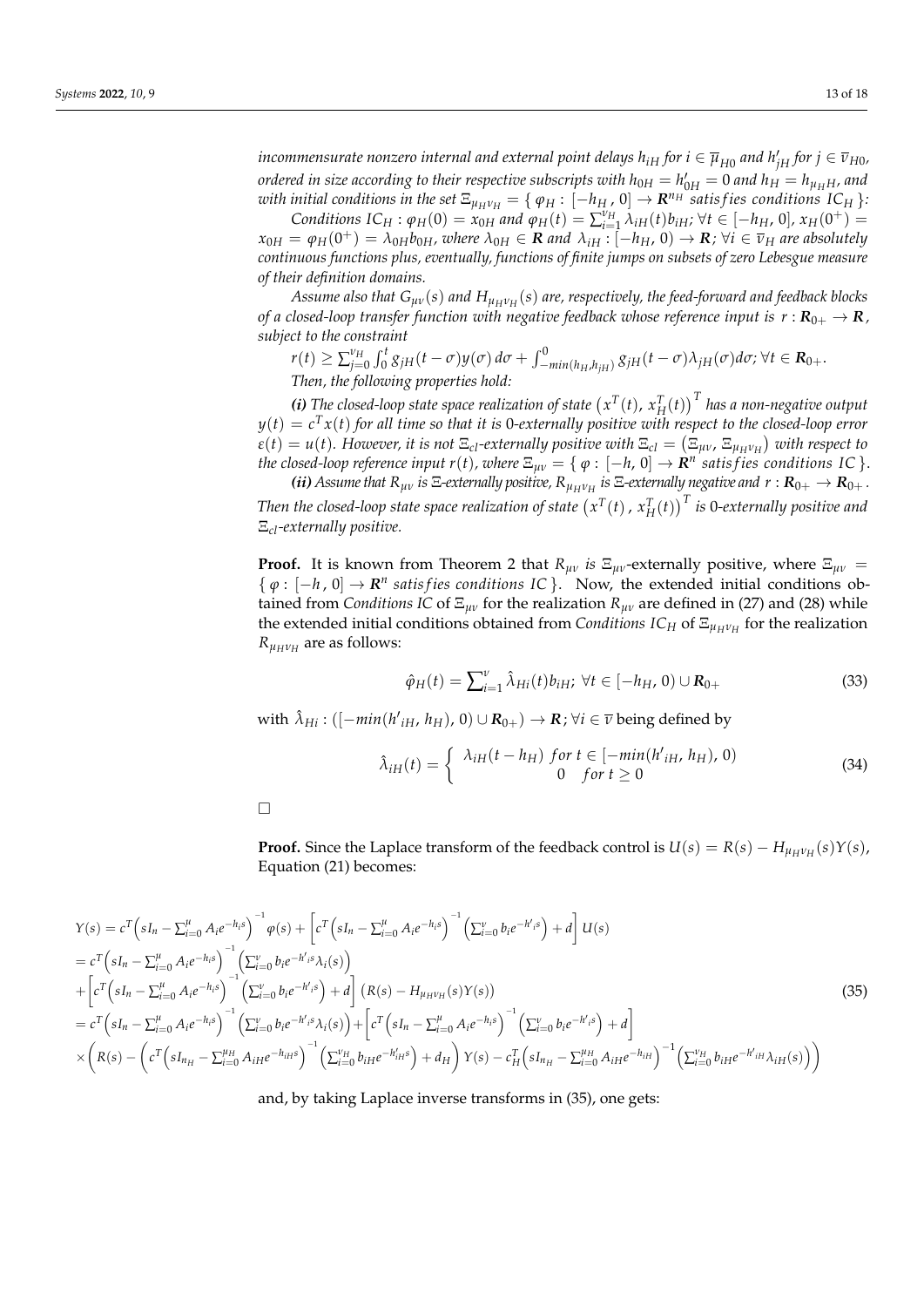$$
y(t) = \sum_{i=0}^{V} \int_{0}^{t} g_{i}(t-\tau+h)\hat{\lambda}_{i}(\tau)d\tau + \sum_{i=0}^{V} \int_{0}^{t} g_{i}(t-\tau)\Big[r(\tau) - \sum_{j=0}^{V_{H}} \int_{0}^{\tau} g_{jH}(\tau-\sigma)y(\sigma)d\sigma - \int_{0}^{\tau} g_{jH}(\tau-\sigma+h_{H})\lambda_{jH}(\sigma)d\sigma\Big]d\tau = \sum_{i=0}^{V} \int_{-\min\{h,h_{i}\}}^{0} g_{i}(t-\tau)\hat{\lambda}_{i}(\tau)d\tau + \sum_{i=0}^{V} \int_{0}^{t} g_{i}(t-\tau)\Big[r(\tau) - \sum_{j=0}^{V_{H}} \int_{0}^{\tau} g_{jH}(\tau-\sigma)y(\sigma)d\sigma - \int_{-\min\{h_{H},h_{jH}\}}^{0} g_{jH}(\tau-\sigma)\lambda_{jH}(\sigma)d\sigma\Big]d\tau \geq \sum_{i=0}^{V} \int_{0}^{t} g_{i}(t-\tau)\Big[r(\tau) - \sum_{j=0}^{V_{H}} \int_{0}^{\tau} g_{jH}(\tau-\sigma)y(\sigma)d\sigma - \int_{-\min\{h_{H},h_{jH}\}}^{0} g_{jH}(\tau-\sigma)\lambda_{jH}(\sigma)d\sigma\Big]d\tau \geq 0; \forall t \in \mathbb{R}_{0+}
$$
\n(36)

since  $\sum_{i=0}^{\nu}\int_{-\min(h,h_i)}^{0}g_i(t-\tau)\lambda_i(\tau)d\tau \geq 0$ ;  $\forall t \in \mathbf{R}_{0+}$ , since the realization  $R_{\mu\nu}$  is  $\Xi_{\mu\nu}$ externally positive, and since  $r(t)\geq \sum_{j=0}^{\nu_H}\int_0^\tau g_{jH}(\tau-\sigma)y(\sigma)\,d\sigma+\int_{-min(h_H,h_{jH})}^0 g_{jH}(\tau-\sigma)$  $\lambda_{jH}(\sigma)d\sigma$ ;  $\forall t \in \mathbb{R}_{0+}$  by hypothesis. Thus, the closed-loop state space realization is 0externally positive but not Ξ*cl*-externally positive with respect to the reference signal *r*(*t*) since it has to fulfil stronger constraints than its non-negativity. Property (i) has been proved. On the other hand, if, in addition,  $R_{\mu_H \nu_H}$  is  $\Xi$ -externally negative, then the constraint of Property (i) becomes:

$$
r(t) \geq -\sum_{j=0}^{\nu_H} \int_0^{\tau} |g_{jH}(\tau - \sigma)| y(\sigma) d\sigma - \int_{-min(h_H, h_{jH})}^0 |g_{jH}(\tau - \sigma)| \lambda_{jH}(\sigma) d\sigma \qquad (37)
$$

is directly fulfilled for any reference signal  $r: \mathbf{R}_{0+} \to \mathbf{R}_{0+}$  and it also holds, as in Property (i), that  $y: \mathbf{R}_{0+} \to \mathbf{R}_{0+}$  under the admissibility constraint *IC<sub>H</sub>* for any given function of initial conditions of the feedback transfer function. Property (ii) has been proved.  $\Box$ 

Now, some results are got for 0-external positivity of closed-loop configurations involving a feed-forward compensator and a feed-forwards and a feed-back one based of the 0-external positivity of each of the system parts provided they are also strictly stable. It is considered the delay-free case for exposition facility while their extensions to the presence of point delays are direct.

**Theorem 4.** *Assume a closed-loop system configuration consisting of a of transfer function G*(*s*) *with a feed-forward compensator C*(*s*) *under unity negative feedback. Assume that both state space realizations of G*(*s*) *and C*(*s*) *are* 0*-externally positive and strictly stable. Assume also that the reference signal r(t) is strictly positive and uniformly bounded for all time with*  $r_0 = \inf r(t)$  *and t*≥0

*r*<sup>1</sup> = *sup r*(*t*) *and that the following constraint holds: t*≥0

$$
\eta = \frac{k_g k_c}{\rho_c |\rho - \rho_c|} \left( \frac{2}{\rho_c} + \frac{1}{e\rho} \right) \le \frac{r_0}{r_0 + r_1} \tag{38}
$$

*where*  $k_g$ ,  $k_c$  and  $\rho$ ,  $\rho_c$ ( $\neq \rho$ ) are positive real constants such that the impulse responses  $g(t)$  of  $G(s)$ and  $g_c(\v{t})$  of  $G_c(s)$  are, respectively, upper-bounded by  $k_g e^{-\rho t}$  and  $k_c e^{-\rho_c t}$ ;  $\forall t\in \mathbf{R}_{0+}.$ 

*Then, under zero initial conditions of both space realizations,*  $y : R_{0+} \to R_{0+}$  *and it is uniformly bounded, and also*  $(r - y)$ :  $R_{0+} \rightarrow R_{0+}$  *so that the closed-loop state space realization of transfer function*  $T(s) = C(s)G(s)/(1+C(s)G(s))$  *is* 0 *-externally positive.* 

**Proof.** Under zero initial conditions, the output is given by the response impulses  $g: \mathbf{R}_{0+} \to \mathbf{R}_{0+}$  of  $G(s)$  and  $g_c: \mathbf{R}_{0+} \to \mathbf{R}_{0+}$  of  $C(s)$  as follows:

$$
y(t) = \int_0^t \int_0^\tau g(t-\tau)g_c(\tau-\sigma)\left(r(\sigma)-y(\sigma)\right)d\sigma d\tau; \ \forall t \in \mathbf{R}_{0+}
$$
 (39)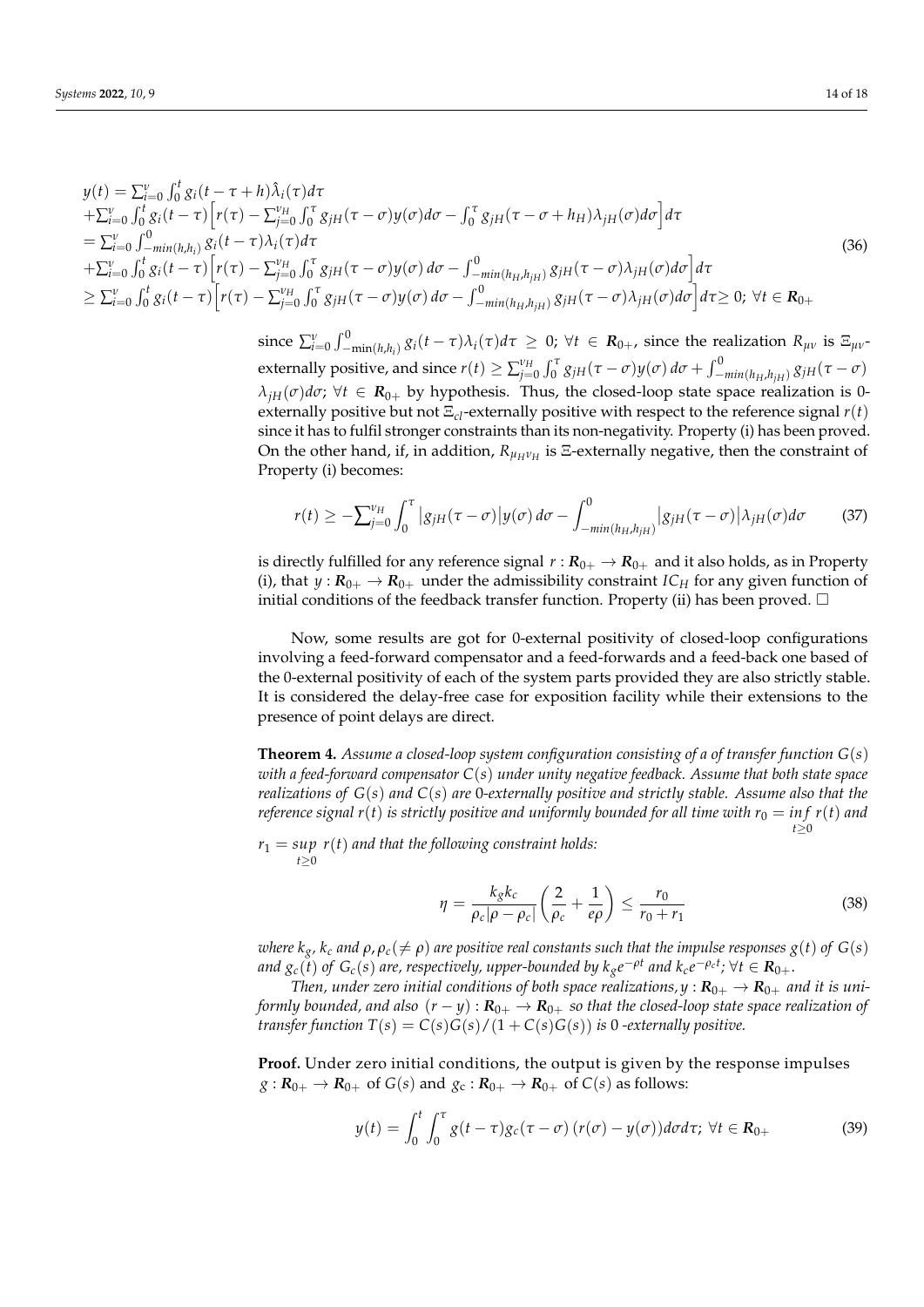Since  $G(s)$  and  $G_c(s)$  are stable, that is, they have their poles in  $Res < 0$ , then there exist positive real constants  $k_g$ ,  $k_c$  and  $\rho$ ,  $\rho_c(\neq \rho)$  such that  $g(t) \leq k_g e^{-\rho t}$ ; $\forall t \in \mathbf{R}_{0+}$  and  $g_c(t) \leq k_c e^{-\rho_c t}$ ;  $\forall t \in \mathbf{R}_{0+}.$  Thus, it follows from (39) that:

$$
|y(t)| \le \sup_{0 \le \theta \le t} |y(\theta)| \le \left(k_g k_c \int_0^t \int_0^{\tau} e^{-\rho(t-\tau)} e^{-\rho_c(\tau-\sigma)} d\sigma d\tau \right) \sup_{0 \le \tau \le t} |r(t) - y(t)|
$$
  
\n
$$
= \left(k_g k_c e^{-\rho t} \int_0^t \int_0^{\tau} e^{(\rho-\rho_c)\tau} e^{\rho_c \sigma} d\sigma d\tau \right) \sup_{0 \le \tau \le t} |r(t) - y(t)|
$$
  
\n
$$
= \left(k_g k_c e^{-\rho t} \int_0^t e^{(\rho-\rho_c)\tau} \left(\int_0^{\tau} e^{\rho_c \sigma} d\sigma \right) d\tau \right) \sup_{0 \le \tau \le t} |r(t) - y(t)|
$$
  
\n
$$
= \left(k_g k_c e^{-\rho t} \frac{e^{(\rho-\rho_c)t} - 1}{\rho-\rho_c} \left(\int_0^t \frac{e^{\rho_c \tau} - 1}{\rho_c} d\tau \right) \right) \sup_{0 \le \tau \le t} |r(t) - y(t)|
$$
  
\n
$$
= \left(k_g k_c \frac{e^{-\rho_c t} - e^{-\rho t}}{(\rho-\rho_c)\rho_c} \left(\frac{e^{\rho_c t} - 1}{\rho_c} - t\right) \right) \sup_{0 \le \tau \le t} |r(t) - y(t)|
$$
  
\n
$$
= \frac{k_g k_c}{\rho_c |\rho-\rho_c|} \left( \left| \frac{1 + e^{-\rho t} - e^{-\rho_c t} - e^{-(\rho-\rho_c)t}}{\rho_c} \right| - t (e^{-\rho_c t} - e^{-\rho t}) \right) \sup_{0 \le \tau \le t} |r(t) - y(t)|
$$
  
\n
$$
\le \frac{k_g k_c}{\rho_c |\rho-\rho_c|} \left( \frac{2}{\rho_c} + \frac{1}{\rho \rho} \right) \left( \sup_{0 \le \theta \le t} r(\theta) + \sup_{0 \le \theta \le t} |y(\theta)| \right); \forall t \in \mathbf{R}_{0+}
$$

Since  $\rho \neq \rho_c$ ,  $r : \mathbf{R}_{0+} \to \mathbf{R}_+$  is bounded, and  $\Lambda =$  $\sqrt{2}$ *sup* 0≤*θ*≤+∞ *r*(*θ*)  $\setminus$ /  $\sqrt{ }$ *in f* 0≤*θ*≤+∞ *r*(*θ*)  $\setminus$ ≥ 1, if 1 >  $η = \frac{k_g k_c}{\rho_c | ρ - ρ}$ *ρ<sup>c</sup>* |*ρ*−*ρ<sup>c</sup>* |  $\left(\frac{2}{\rho_c} + \frac{1}{e\rho}\right)$ , one has that

$$
|y(t)| \le \sup_{0 \le \theta \le t} |y(\theta)| \le \frac{\eta \Lambda}{1 - \eta} \inf_{0 \le \theta \le +\infty} r(\theta) \le \frac{\eta \Lambda}{1 - \eta} r(t); \ \forall t \in \mathbf{R}_{0+}
$$
 (41)

Now, if furthermore,  $η$  Λ/(1 −  $η$ ) ≤ 1, which is implies the further constraint  $η$  ≤  $1/(1 + \Lambda)$  to the above one  $\eta < 1$  used to leads to (39), then  $|y(t)| \le r(t)$ ;  $\forall t \in \mathbb{R}_{0+}$ . Since, in addition,  $g$ ,  $g$ <sub>c</sub>:  $R$ <sub>0+</sub>  $\rightarrow$   $R$ <sub>0+</sub>, it follows that the output absolute value coincides with *y* :  $R_{0+}$  →  $R_{0+}$  from  $y(r) \le r(t)$ ;  $\forall t \in R_{0+}$  and (37). □

**Remark 5.** *The constraint*  $\rho \neq \rho_c$  *of Theorem 4 is merely instrumental and introduced to facilitate the exposition. If ρ<sup>c</sup>* = *ρ then the third equation of (40) is rearranged as follows before constructing a particular "ad hoc" proof for that particular case:*

$$
|y(t)| \le \sup_{0 \le \theta \le t} |y(\theta)| \le \left( k_g k_c e^{-\rho t} \int_0^t \int_0^{\tau} e^{\rho_c \sigma} d\sigma \right) \sup_{0 \le \tau \le t} |r(t) - y(t)|; \ \forall t \in \mathbf{R}_{0+}
$$
 (42)

 $\Box$ 

**Remark 6.** *Assume that closed-loop system configuration consists of a of transfer function G*(*s*) *with a feed-forward compensator C*(*s*) *under a feedback controller of transfer function H*(*s*) *and that the state space realizations of the three transfer functions are* 0*-externally positive and strictly stable. Then, Theorem 4 still holds for the closed-loop transfer function*  $T_1(s)$  =  $C(s)G(s)/(1+C(s)H(s)G(s))$  by replacing  $\eta \to \overline{\eta} = \frac{k_h}{\rho_h}$ *ρh η in (38), resulting in the modified*  $\epsilon$  *constraint*  $\eta \le \rho_h$  /  $[(1+\Lambda)\,k_h]$  *, where*  $k_h$  *and*  $\rho_h$  *are positive real constants such that the response* impulse of  $H(s)$ ,  $g_h: \mathbf{R}_{0+}\to \mathbf{R}_{0+}$  is upper-bounded by  $k_h e^{-\rho_h t}$ ; $\forall t\in \mathbf{R}_{0+}$ . The extended proof is *direct by re-arranging (40) as:*

$$
|y(t)| \leq \frac{k_g k_c}{\rho_c |\rho - \rho_c|} \left(\frac{2}{\rho_c} + \frac{1}{e\rho}\right) \left(\sup_{0 \leq \theta \leq t} r(\theta) + \sup_{0 \leq \theta \leq t} \left|y_f(\theta)\right|\right); \forall t \in \mathbf{R}_{0+}
$$
(43)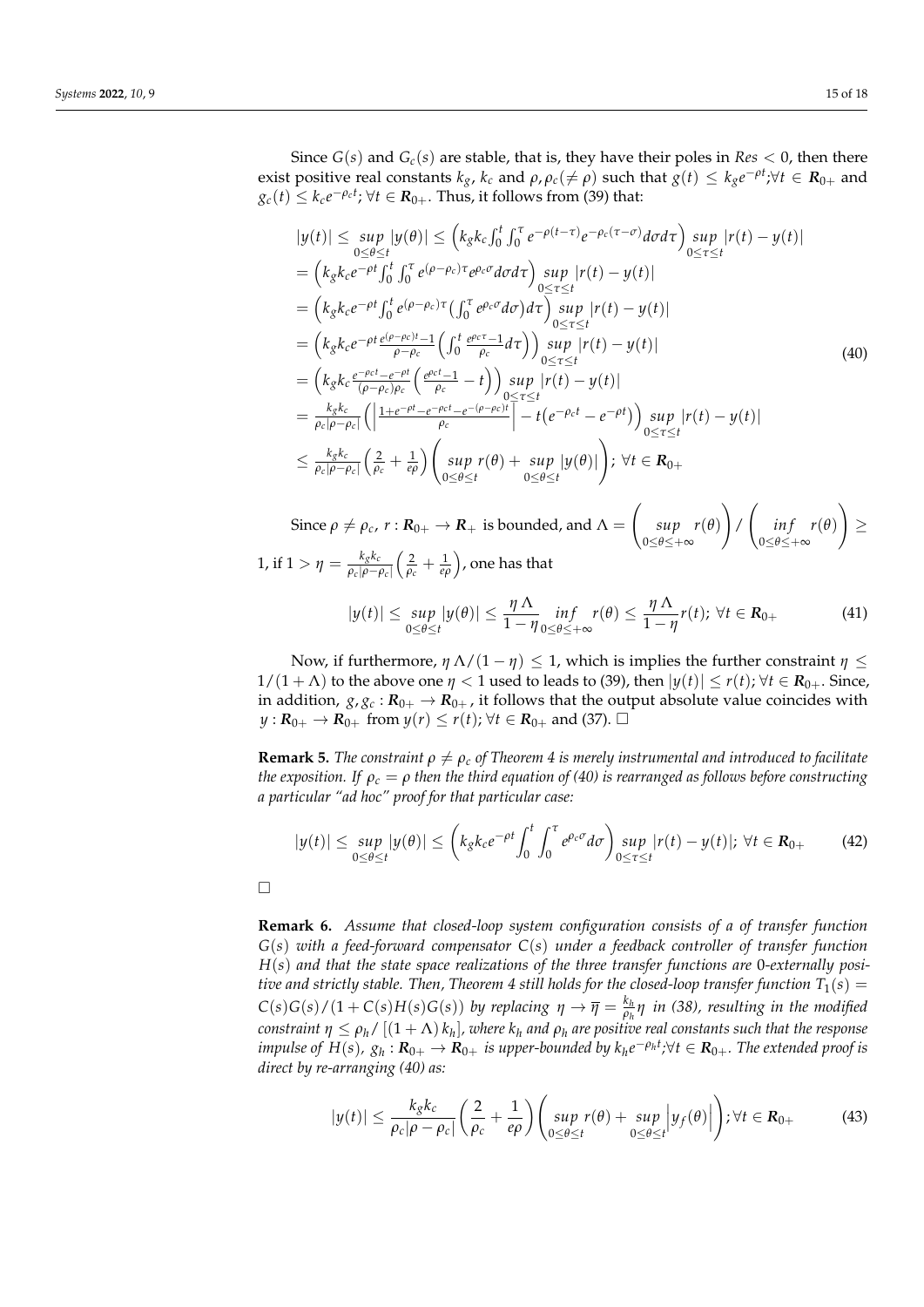$v$  *k*  $y_f: \mathbf{R}_{0+} \to \mathbf{R}_0$  is the output of the feedback block which becomes  $\left|y_f(t)\right| = \int_0^t g_h(t-\tau) y(\tau)$ *dτ* ≤  $\frac{k_h}{ρ_h}$ *ρh sup* 0≤*θ*≤*t*  $\left| y_f(\theta) \right|$ ; ∀*t* ∈ *R***<sub>0+</sub>** *under zero initial conditions.* □

**Example 2.** *Consider the transfer function*

$$
G(s) = K \frac{a + be^{-\theta s}}{(s+c)(s+d)}
$$

*Of a linear and time-invariant system of input u*(*t*) *and output y*(*t*) *under some input delay*  $\theta \geq 0$  *with*  $c \neq d$ . The associate differential equation is:

$$
\ddot{y}(t) = -(c+d)\dot{y}(t) - cdy(t) + K(au(t) + bu(t - \theta))
$$

*By decomposing the transfer function with respect to the auxiliary input*  $v(t) = au(t) +$ *bu*( $t - \tau$ )*in simple fractions A*/( $s + c$ ) *and B*/( $s + d$ )*, one acquires:* 

$$
A = K \frac{b - c}{d - c}; B = K \frac{d - b}{d - c}
$$

*The state space realization obtained for the two above state variables and the output satisfy the subsequent relations for all*  $t > 0$ *:* 

$$
\dot{x}_1(t) = -cx_1(t) + K_{d-c}^{b-c}(au(t) + bu(t - \theta))
$$
\n
$$
\dot{x}_2(t) = -dx_2(t) + K_{d-c}^{d-b}(au(t) + bu(t - \theta))
$$
\n
$$
x_1(t) = e^{-ct}x_1(0) + K_{0}^{f}e^{-c(t-\tau)}(au(\tau) + bu(\tau - \theta))d\tau
$$
\n
$$
x_2(t) = e^{-dt}x_1(0) + K_{0}^{f}e^{-d(t-\tau)}(au(\tau) + bu(\tau - \theta))d\tau
$$
\n
$$
y(t) = x_1(t) + x_2(t) = e^{-ct}x_1(0) + e^{-dt}x_2(0) + K_{0}^{f}e^{-c(t-\tau)} + e^{-d(t-\tau)}(au(\tau) + bu(\tau - \theta))d\tau
$$
\n
$$
y(t) = x_1(t) + x_2(t) = e^{-ct}x_1(0) + e^{-dt}x_2(0) + K_{0}^{f}e^{-c(t-\tau)} + e^{-d(t-\tau)}(au(\tau) + bu(\tau - \theta))d\tau
$$

*Assume that*  $c \ge 0$ ,  $d < c$ ,  $Kmin(a, b) > 0$ ,  $u(t) = 0$  for  $-\theta \le t < 0$ ,  $u(t) \ge 0$  for  $t \ge 0$ *and assume also that*  $min(x_1(0), x_2(0)) \ge 0$ . Then,  $x_1(t) \ge 0$ ,  $x_2(t) \ge 0$  and  $y(t) \ge 0$  for all *t* ≥ 0*and the state space realization is internally positive and* 0*-externally positive.*

*Now, assume that the initial conditions are changed to*  $x_1(0) \le 0$ ,  $x_2(0) \ge |x_1(0)|$  and  $t$ hat  $\sigma_1 = min\left(t \geq 0 : |x_1(0)| \geq K \int_0^t e^{c\tau}(au(\tau) + bu(\tau - \theta))d\tau\right)$  for some particular every*where non-negative input. Then,*  $x_2(t) \ge 0$  *for all*  $t \ge 0$ *, and*  $x_1(t) = -e^{-ct}(|x_1(0)| - K\int_0^t e^{ct}$  $(au(\tau) + bu(\tau - \theta))d\tau$  < 0 *for*  $t \in [0, \sigma_1]$  *and* 

$$
y(t) = e^{-dt}x_2(0) - e^{-ct}|x_1(0)| + K\int_0^t \left(e^{-c(t-\tau)} + e^{-d(t-\tau)}\right)(au(\tau) + bu(\tau - \theta))d\tau
$$
  
\n
$$
\geq e^{-ct}(x_2(0) - |x_1(0)|) + K\int_0^t \left(e^{-c(t-\tau)} + e^{-d(t-\tau)}\right)(au(\tau) + bu(\tau - \theta))d\tau
$$
  
\n
$$
\geq 0; \forall t \geq 0
$$

*Similarly, one can find in the same way a subset of the non-positive real axis for which*  $x_2(t)$ *is negative on a time interval* [0, *σ*2] *with,*

$$
\sigma_2 = \min\left(t \geq 0 : |x_1(0)| \geq K \int_0^t e^{d\tau} (au(\tau) + bu(\tau - \theta)) d\tau\right)
$$

*while the output is non-negative for all time. Thus, the state space realization is externally positive for any initial conditions:*

$$
x^T(0) \in \Xi = (\mathbf{R}_{0+} \times \mathbf{R}_{0+}) \cup ((-\Xi_1) \times \Xi_1) \cup (\Xi_2 \times (-\Xi_2)); \forall \Xi_1 \subseteq \mathbf{R}_{0+}, \forall \Xi_2 \subseteq \mathbf{R}_{0+}
$$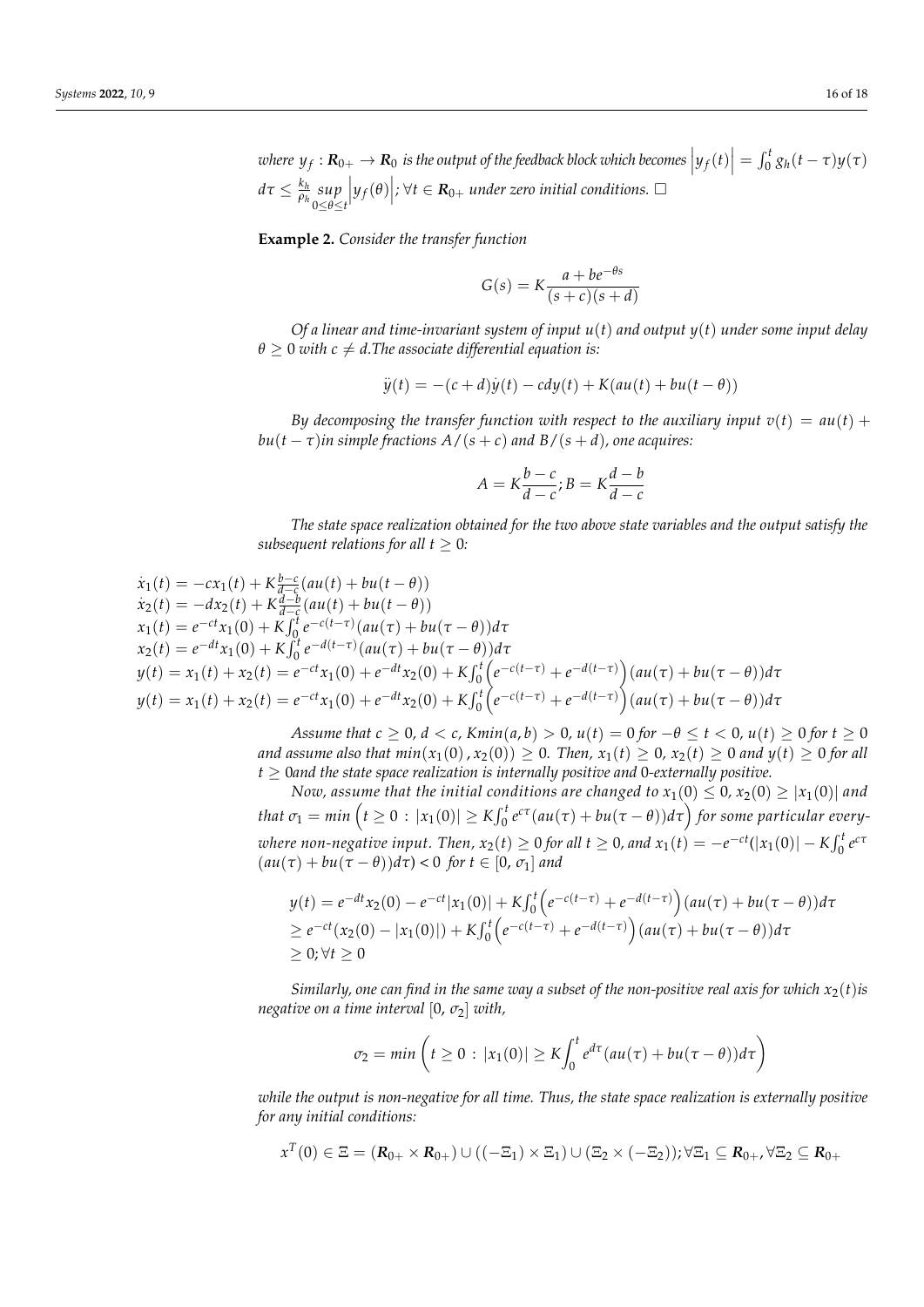*irrespectively of the delay size*  $\theta \geq 0$ *, where:* 

$$
\Xi_1 = \left\{ x \in \mathbf{R}_{0+} : x \ge K \int_0^{\sigma_1} e^{c\tau} (au(\tau) + bu(\tau - \theta)) d\tau \right\}
$$
  

$$
\Xi_2 = \left\{ x \in \mathbf{R}_{0+} : x \ge K \int_0^{\sigma_2} e^{d\tau} (au(\tau) + bu(\tau - \theta)) d\tau \right\}
$$

#### <span id="page-16-5"></span>**3. Discussion**

The external positivity is an important property in dynamic systems which, basically, consists of the output (or measurable solution) being non-negative for all time under zero initial conditions and non-negative control efforts (or input) for all time. It is a weaker property than that of the internal positivity or, simply, positivity under which all the state components and measurable output are non-negative for all time and any non-negative initial conditions and non-negative inputs for all time. The internal positivity typically guarantees also the external positivity and there are relevant properties in many systems and models, such as economic, biological or telecommunications ones.

This paper addresses the extension of the external positivity in the single-input singleoutput linear time-invariant case to a wider class of initial conditions which can include sets of non-negative initial conditions which are specifically characterized. The discussion is addressed for the case of delay-free systems and also for the eventual presence of a finite number of point internal delays possibly in both, the systems dynamics and the control inputs. The external positivity property is typically related to the non-negativity for all time of the contribution to the response of the forcing terms under zero initial conditions. The basic formal analysis mechanism consists of applying the superposition principle to construct the global output solution, i.e., the response to initial conditions plus the response to the forcing controls or inputs. Based on the primary fact that the standard external positivity property relies on the positivity of the second of the above contribution terms, it is characterized the definitions of the sets of initial conditions which make the first of the above terms (response to initial conditions) to have a similar structure in terms of Laplace transforms, or the equivalent response impulse descriptions, to that of the contribution of the response to the inputs.

**Funding:** This research was funded by Spanish Government and European Commission, grant number RTI2018-094336-B-I00 (MCIU/AEI/FEDER, UE) and by the Basque Government, grant numberIT1207-19-The APC was funded by Spanish Government and European Commission grant number RTI2018-094336-B-I00 (MCIU/AEI/FEDER, UE).

**Institutional Review Board Statement:** Not applicable.

**Informed Consent Statement:** Not applicable.

**Data Availability Statement:** Not applicable.

**Acknowledgments:** The author is grateful to the Spanish Government for its support through grant RTI2018-094336-B-I00 (MCIU/AEI/FEDER, UE) and to the Basque Government for its support through Grant IT1207-19. He is also useful to the anonymous Referees by their useful comments and suggestions.

**Conflicts of Interest:** The author declares no conflict of interests.

#### **References**

- <span id="page-16-0"></span>1. Kaczorek, T. *Positive 1D and 2D Systems*; Springer: Berlin/Heidelberg, Germany, 2002.
- <span id="page-16-3"></span>2. Bokharaie, V.S. Stability Analysis of Positive Systems with Applications to Epidemiology. Ph.D. Dissertation, Hamilton Institute, National University of Ireland Maynooth, Maynooth, Ireland, January 2012.
- <span id="page-16-1"></span>3. De la Sen, M. Positivity and stability of a class of time-varying systems. *Nonlinear Anal.-Real World Appl.* **2007**, *8*, 749–768. [\[CrossRef\]](http://doi.org/10.1016/j.nonrwa.2006.03.002)
- <span id="page-16-2"></span>4. De la Sen, M. About the positivity of a class of hybrid dynamic linear systems. *Appl. Math. Comput.* **2007**, *189*, 852–868. [\[CrossRef\]](http://doi.org/10.1016/j.amc.2006.11.182)
- <span id="page-16-4"></span>5. De la Sen, M.; Alonso-Quesada, S. Vaccination strategies based on feedback control techniques for a general SEIR-epidemic model. *Appl. Math. Comput.* **2011**, *218*, 3888–3904. [\[CrossRef\]](http://doi.org/10.1016/j.amc.2011.09.036)